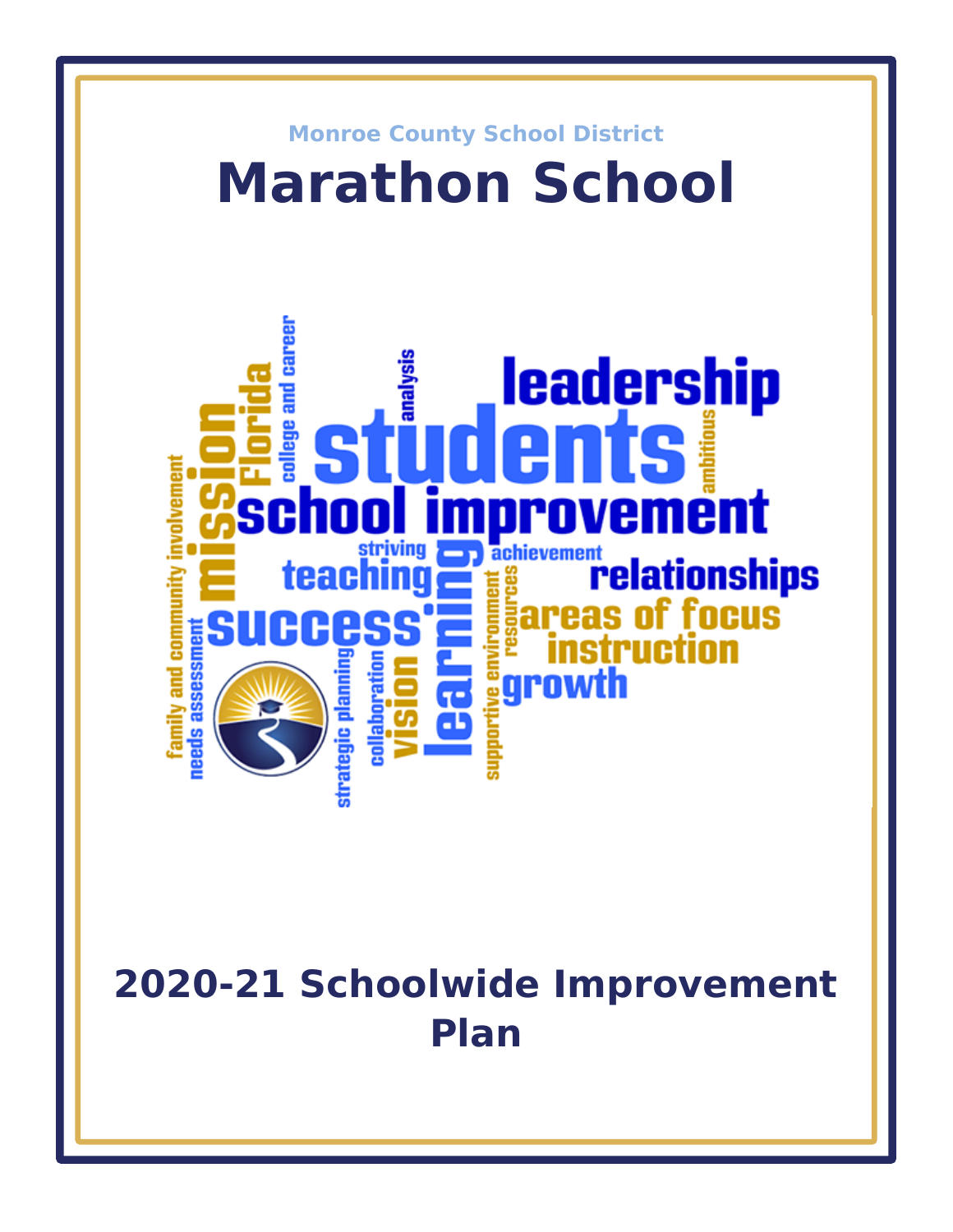# **Table of Contents**

| <b>School Demographics</b>                | 3  |
|-------------------------------------------|----|
| <b>Purpose and Outline of the SIP</b>     | 4  |
| <b>School Information</b>                 | 5  |
| <b>Needs Assessment</b>                   | 10 |
| <b>Planning for Improvement</b>           | 16 |
| <b>Positive Culture &amp; Environment</b> | 18 |
| <b>Budget to Support Goals</b>            | 18 |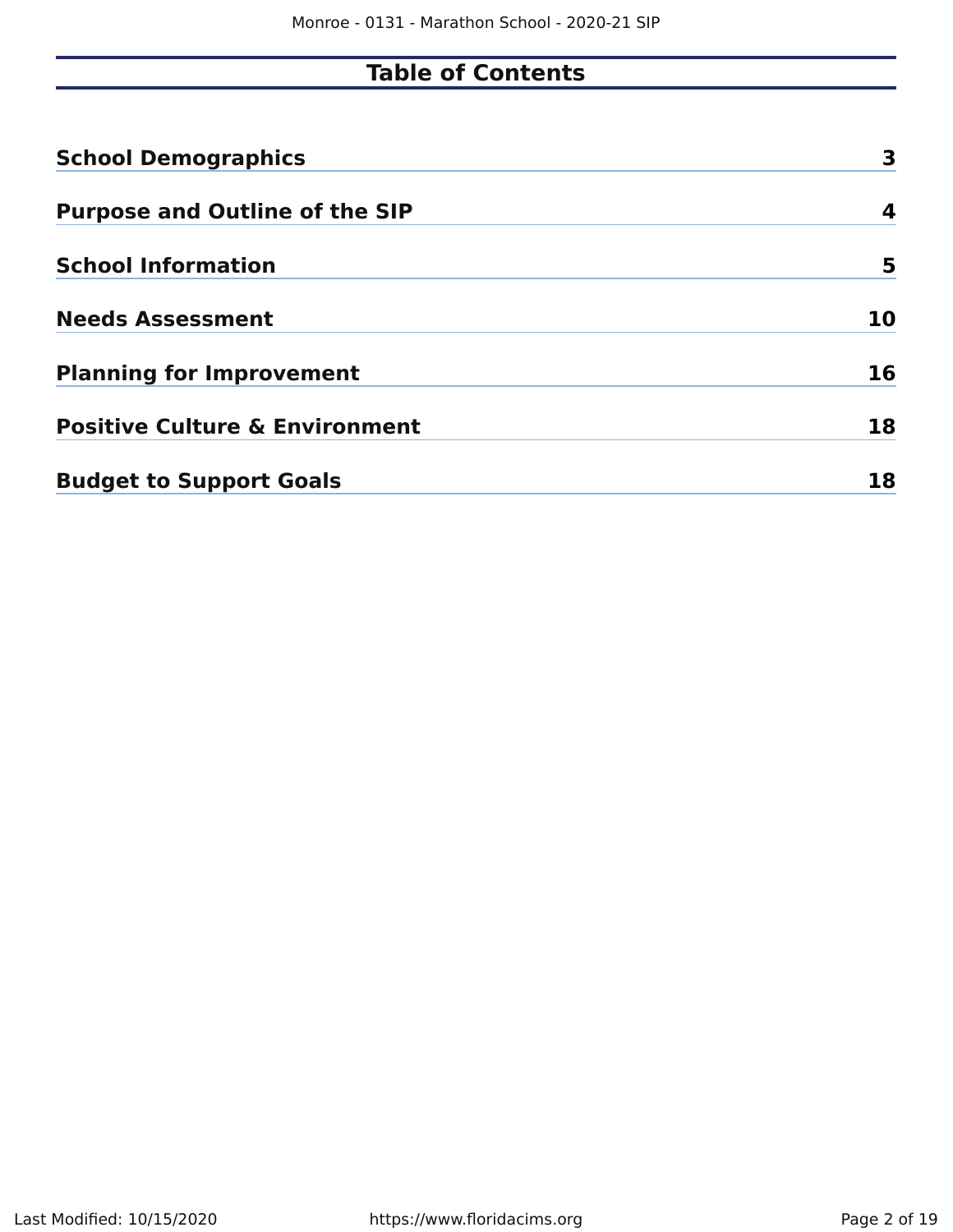# **Marathon School**

350 SOMBRERO BEACH RD, Marathon, FL 33050

[ no web address on file ]

<span id="page-2-0"></span>**Demographics**

# **Principal: Wendelynn Mcpherson A** Start Date for this Principal: 7/1/2014

| <b>2019-20 Status</b><br>(per MSID File)                                                                                            | Active                                                                                                                                                                                                             |
|-------------------------------------------------------------------------------------------------------------------------------------|--------------------------------------------------------------------------------------------------------------------------------------------------------------------------------------------------------------------|
| <b>School Type and Grades Served</b><br>(per MSID File)                                                                             | <b>High School</b><br>$6-12$                                                                                                                                                                                       |
| <b>Primary Service Type</b><br>(per MSID File)                                                                                      | K-12 General Education                                                                                                                                                                                             |
| 2018-19 Title I School                                                                                                              | No.                                                                                                                                                                                                                |
| 2018-19 Economically<br><b>Disadvantaged (FRL) Rate</b><br>(as reported on Survey 3)                                                | 60%                                                                                                                                                                                                                |
| 2018-19 ESSA Subgroups Represented<br>(subgroups with 10 or more students)<br>(subgroups in orange are below the federal threshold) | <b>Black/African American Students</b><br><b>Economically Disadvantaged Students</b><br><b>English Language Learners</b><br><b>Hispanic Students</b><br><b>Students With Disabilities</b><br><b>White Students</b> |
| <b>School Grades History</b>                                                                                                        | 2018-19: B (57%)<br>2017-18: B $(56\%)$<br>2016-17: B $(54%)$<br>2015-16: B $(54%)$                                                                                                                                |
| 2019-20 School Improvement (SI) Information*                                                                                        |                                                                                                                                                                                                                    |
| <b>SI Region</b>                                                                                                                    | Southeast                                                                                                                                                                                                          |
| <b>Regional Executive Director</b>                                                                                                  | Diane Leinenbach                                                                                                                                                                                                   |
| <b>Turnaround Option/Cycle</b>                                                                                                      | N/A                                                                                                                                                                                                                |
| <b>Year</b>                                                                                                                         |                                                                                                                                                                                                                    |
| <b>Support Tier</b>                                                                                                                 |                                                                                                                                                                                                                    |
| <b>ESSA Status</b>                                                                                                                  | <b>TS&amp;I</b>                                                                                                                                                                                                    |
| * As defined under Rule 6A-1.099811, Florida Administrative Code. For more information, click<br><u>here</u> .                      |                                                                                                                                                                                                                    |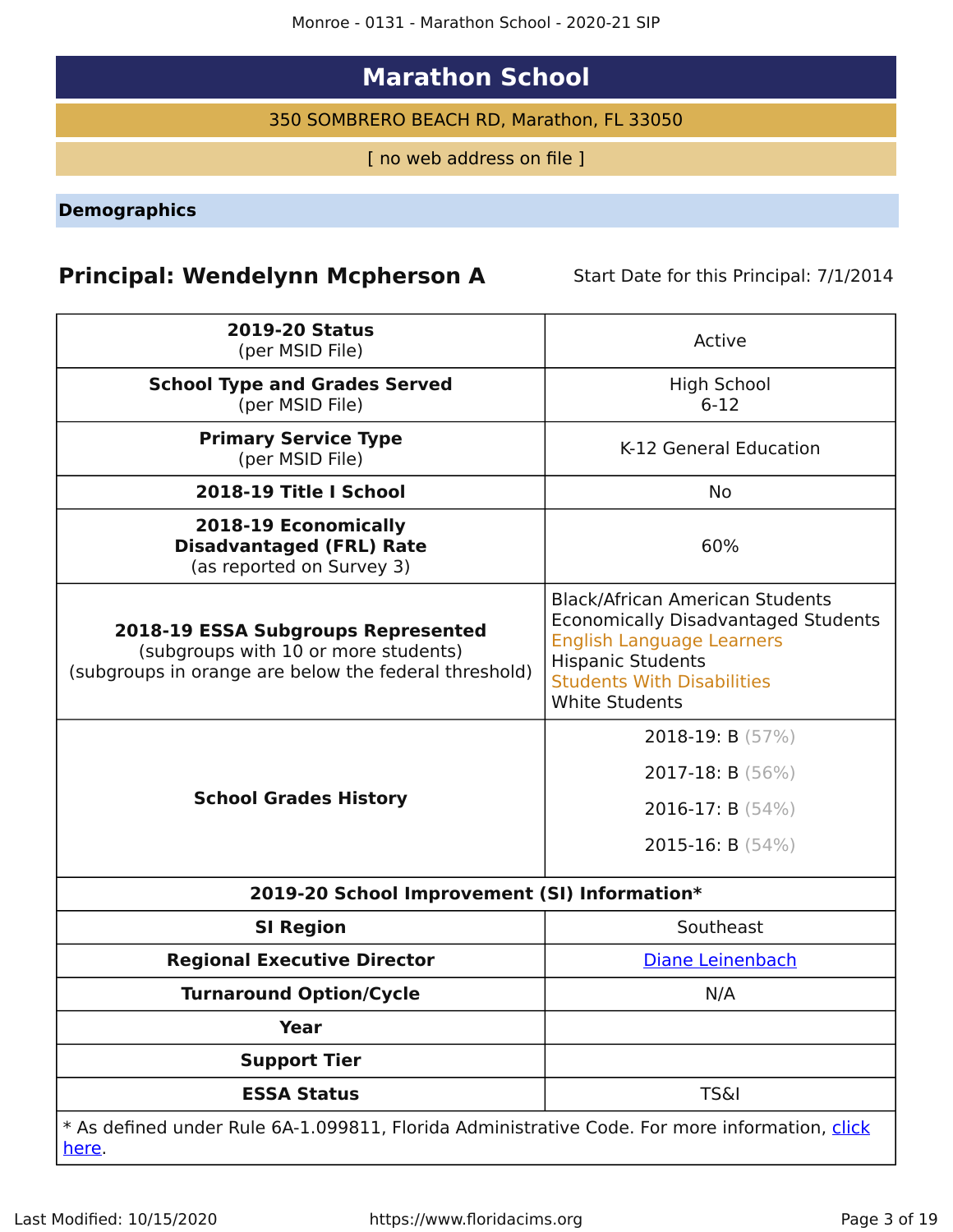#### **School Board Approval**

This plan is pending approval by the Monroe County School Board.

#### **SIP Authority**

Section 1001.42(18), Florida Statutes, requires district school boards to annually approve and require implementation of a Schoolwide Improvement Plan (SIP) for each school in the district that has a school grade of D or F. This plan is also a requirement for Targeted Support and Improvement (TS&I) and Comprehensive Support and Improvement (CS&I) schools pursuant to 1008.33 F.S. and the Every Student Succeeds Act (ESSA).

To be designated as TS&I, a school must have one or more ESSA subgroup(s) with a Federal Index below 41%. This plan shall be approved by the district. There are three ways a school can be designated as CS&I:

- 1. have a school grade of D or F
- 2. have a graduation rate of 67% or lower
- 3. have an overall Federal Index below 41%.

For these schools, the SIP shall be approved by the district as well as the Bureau of School Improvement.

The Florida Department of Education (FDOE) SIP template meets all statutory and rule requirements for traditional public schools and incorporates all components required for schools receiving Title I funds. This template is required by State Board of Education Rule 6A-1.099811, Florida Administrative Code, for all non-charter schools with a current grade of D or F, or a graduation rate 67% or less. Districts may opt to require a SIP using a template of its choosing for schools that do not fit the aforementioned conditions. This document was prepared by school and district leadership using the FDOE's school improvement planning web application located at [www.floridacims.org.](https://www.floridacims.org)

#### <span id="page-3-0"></span>**Purpose and Outline of the SIP**

The SIP is intended to be the primary artifact used by every school with stakeholders to review data, set goals, create an action plan and monitor progress. The Florida Department of Education encourages schools to use the SIP as a "living document" by continually updating, refining and using the plan to guide their work throughout the year. This printed version represents the SIP as of the "Date Modified" listed in the footer.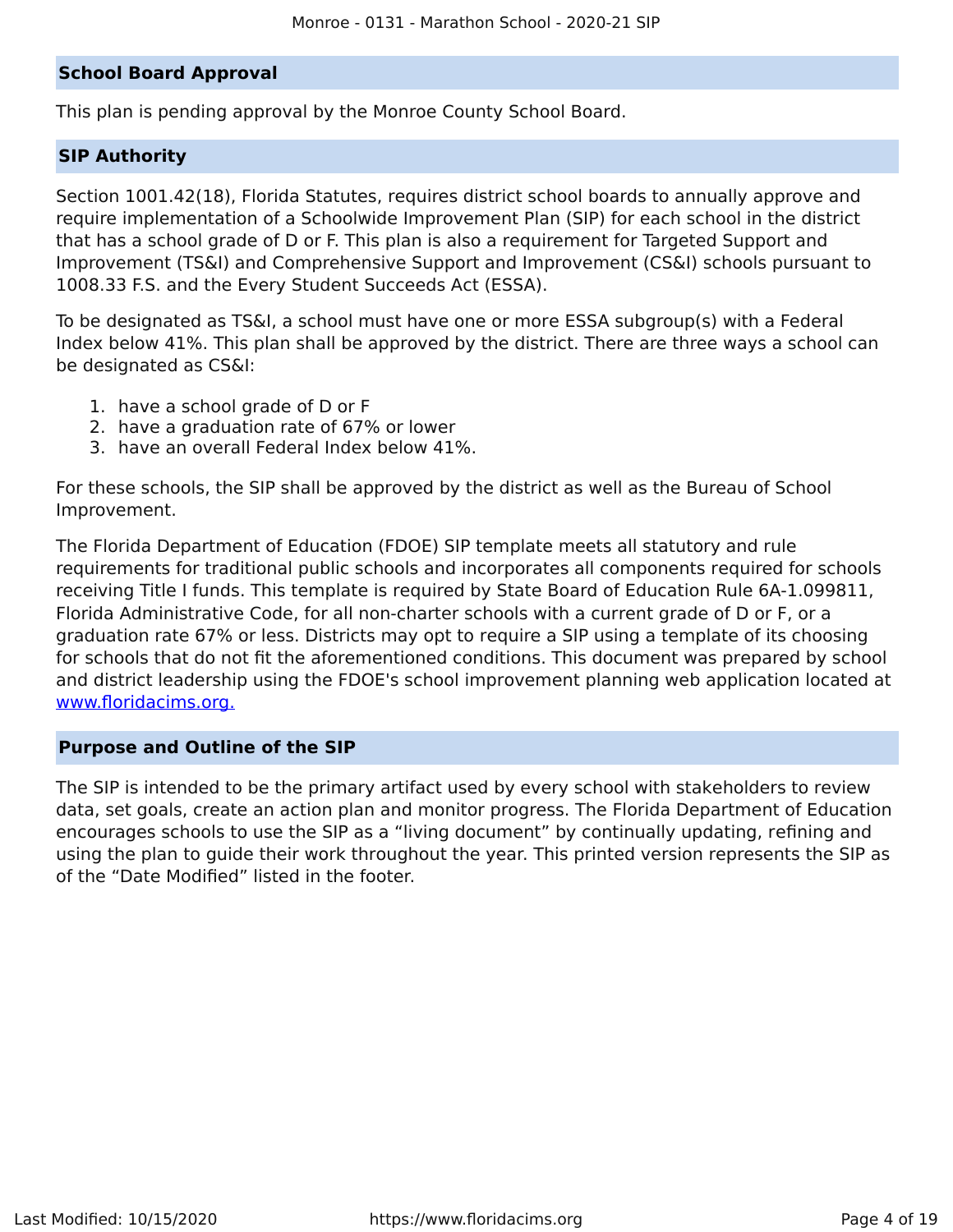# **Part I: School Information**

#### <span id="page-4-0"></span>**School Mission and Vision**

#### **Provide the school's mission statement**

The mission of Marathon Middle/High School is to educate, empower, and enable all students to become responsible, caring, and contributing citizens.

#### **Provide the school's vision statement**

The vision of Marathon Middle/High School is to promote engaging and rigorous educational opportunities that create life-long learners and productive citizens in our community and society as a whole.

#### **School Leadership Team**

#### **Membership**

Identify the name, email address, position title, and job duties/responsibilities for each member of the school leadership team.**:**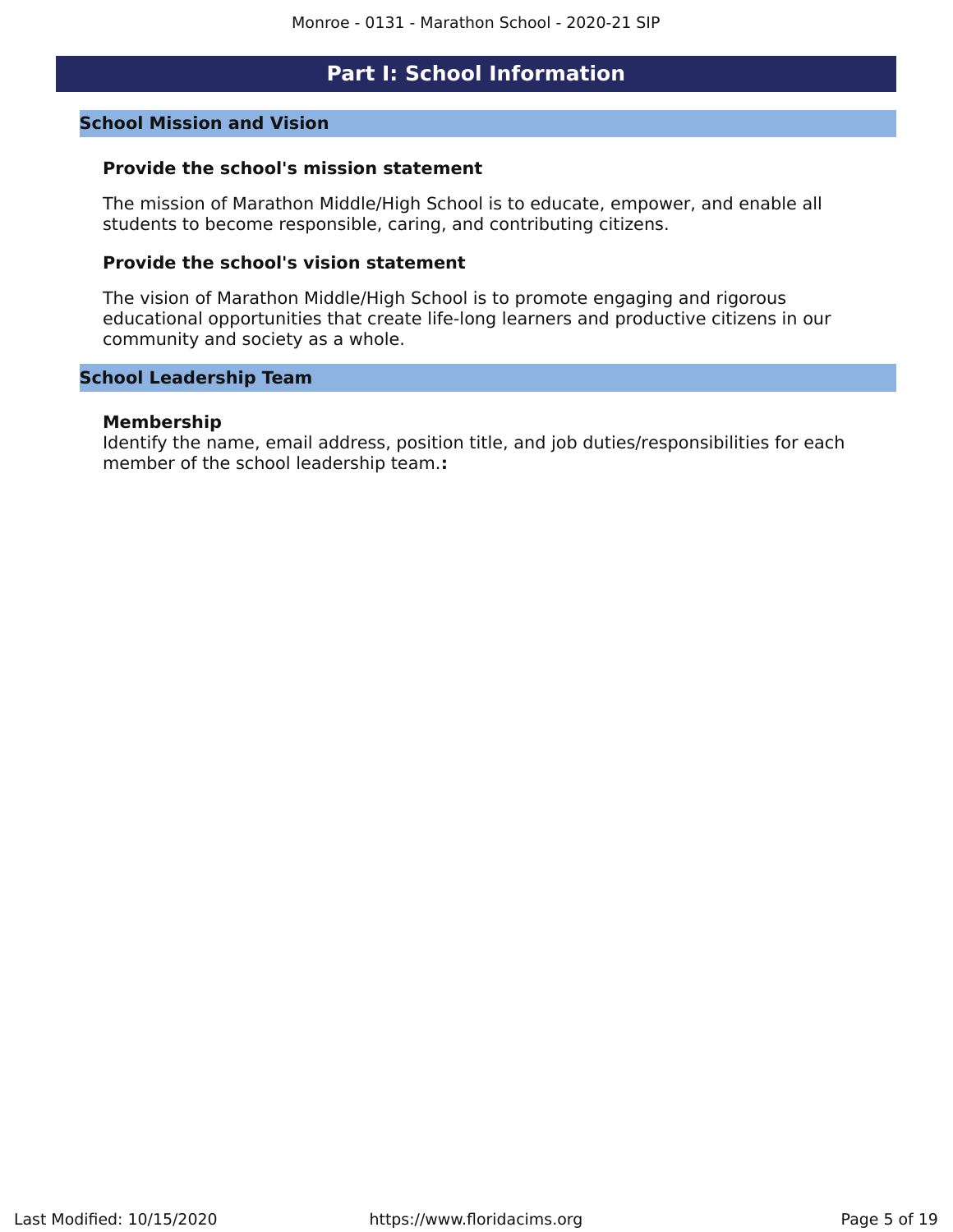| <b>Name</b>           | <b>Title</b>           | <b>Job Duties and Responsibilities</b>                                                                                                                                                                                                                                                                                                                                                                                                                                                   |
|-----------------------|------------------------|------------------------------------------------------------------------------------------------------------------------------------------------------------------------------------------------------------------------------------------------------------------------------------------------------------------------------------------------------------------------------------------------------------------------------------------------------------------------------------------|
| Gonzalez,<br>Ryana    | Teacher,<br><b>ESE</b> | The Marathon High School leadership team is a peer elected body<br>of colleague representative of subject area departments (English,<br>math, science, social studies, ESE, electives, and middle school)<br>and grade levels (6-12). The role of the building level planning<br>team (BLPT) is to serve as instructional leaders, engage<br>stakeholders, and collaborate in the school's decision-making<br>processes. Ryana Gonzalez is the ESE department chair.                     |
| Belotti,<br>Christina | Teacher,<br>$K-12$     | The Marathon High School leadership team is a peer elected body<br>of colleague representative of subject area departments (English,<br>math, science, social studies, ESE, electives, and middle school)<br>and grade levels (6-12). The role of the building level planning<br>team (BLPT) is to serve as instructional leaders, engage<br>stakeholders, and collaborate in the school's decision-making<br>processes. Christina Belotti is the ELA department chair.                  |
| Murphy,<br>James      | Teacher,<br>$K-12$     | The Marathon High School leadership team is a peer elected body<br>of colleague representative of subject area departments (English,<br>math, science, social studies, ESE, electives, and middle school)<br>and grade levels (6-12). The role of the building level planning<br>team (BLPT) is to serve as instructional leaders, engage<br>stakeholders, and collaborate in the school's decision-making<br>processes. James murphy is the Social Studies/History department<br>chair. |
| Walker,<br>Diana      | Teacher,<br>$K-12$     | The Marathon High School leadership team is a peer elected body<br>of colleague representative of subject area departments (English,<br>math, science, social studies, ESE, electives, and middle school)<br>and grade levels (6-12). The role of the building level planning<br>team (BLPT) is to serve as instructional leaders, engage<br>stakeholders, and collaborate in the school's decision-making<br>processes. Diana Walker is the middle school department chair.             |
| Byrnes,<br>Debra      | Teacher,<br>$K-12$     | The Marathon High School leadership team is a peer elected body<br>of colleague representative of subject area departments (English,<br>math, science, social studies, ESE, electives, and middle school)<br>and grade levels (6-12). The role of the building level planning<br>team (BLPT) is to serve as instructional leaders, engage<br>stakeholders, and collaborate in the school's decision-making<br>processes. Debra Byrnes is the mathematics department chair.               |
| Stanton,<br>Carl      | Teacher,<br>$K-12$     | The Marathon High School leadership team is a peer elected body<br>of colleague representative of subject area departments (English,<br>math, science, social studies, ESE, electives, and middle school)<br>and grade levels (6-12). The role of the building level planning<br>team (BLPT) is to serve as instructional leaders, engage                                                                                                                                                |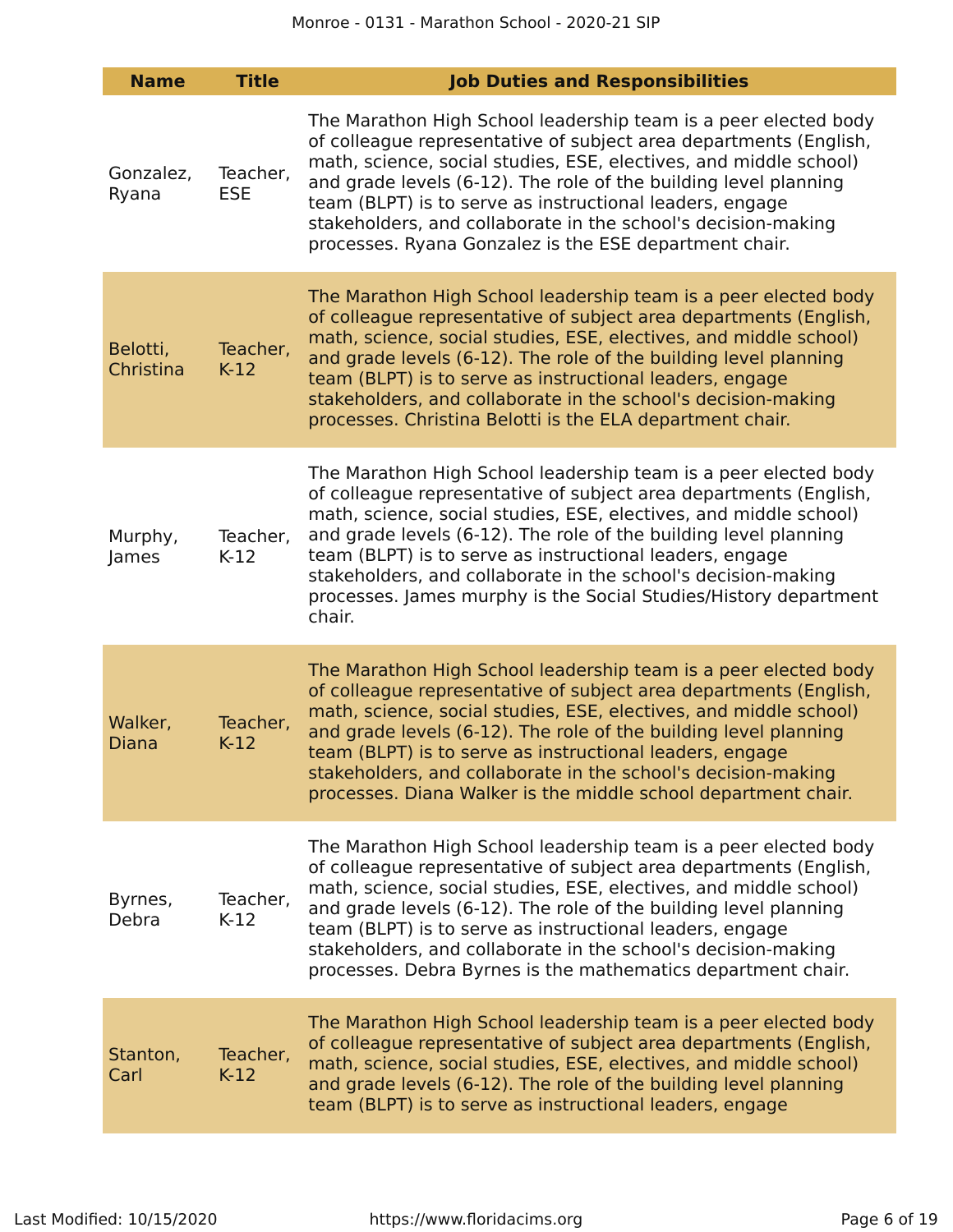| <b>Name</b>                | <b>Title</b>         | <b>Job Duties and Responsibilities</b>                                                                                                                                                                                                                                                                                                                                                                              |
|----------------------------|----------------------|---------------------------------------------------------------------------------------------------------------------------------------------------------------------------------------------------------------------------------------------------------------------------------------------------------------------------------------------------------------------------------------------------------------------|
|                            |                      | stakeholders, and collaborate in the school's decision-making<br>processes. Carl Stanton is the elective department chair.                                                                                                                                                                                                                                                                                          |
| Collins,<br>Gayzel         | <b>SAC</b><br>Member | The School Advisory Council is responsible for final decision making<br>at the school relating to the implementation of the provisions of<br>the annual School Improvement Plan (SIP). The SAC assists in the<br>annual preparation and evaluation of both the SIP and the school's<br>annual budget. For further information, please see Section<br>1001.452(1)(a), Florida Statutes. Gayzel is the SAC Secretary. |
| McPherson,<br>Wendy        | Principal            |                                                                                                                                                                                                                                                                                                                                                                                                                     |
| Rodriguez,<br>Christina    | Principal            | To perform those tasks assigned by the building principal and assist<br>Assistant the building principal in the development and continuous<br>implementation of a high school program which promotes the<br>educational well-being of each student in the school.                                                                                                                                                   |
| Williams,<br><b>Steven</b> | <b>SAC</b><br>Member | The School Advisory Council is responsible for final decision making<br>at the school relating to the implementation of the provisions of<br>the annual School Improvement Plan (SIP). The SAC assists in the<br>annual preparation and evaluation of both the SIP and the school's<br>annual budget. For further information, please see Section<br>1001.452(1)(a), Florida Statutes. Steven is the SAC President. |
| Logan,<br>Elizabeth        | Principal            | To perform those tasks assigned by the building principal and assist<br>Assistant the building principal in the development and continuous<br>implementation of a high school program which promotes the<br>educational well-being of each student in the school.                                                                                                                                                   |

#### **Demographic Information**

#### **Principal start date**

Tuesday 7/1/2014, Wendelynn Mcpherson A

**Number of teachers with a 2019 3-year aggregate or a 1-year Algebra state VAM rating of Highly Effective.** Note: For UniSIG Supplemental Teacher Allocation, teachers must have at least 10 student assessments.

1

**Number of teachers with a 2019 3-year aggregate or a 1-year Algebra state VAM rating of Effective.** Note: For UniSIG Supplemental Teacher Allocation, teachers must have at least 10 student assessments. 11

#### **Total number of teacher positions allocated to the school** 51

#### **Demographic Data**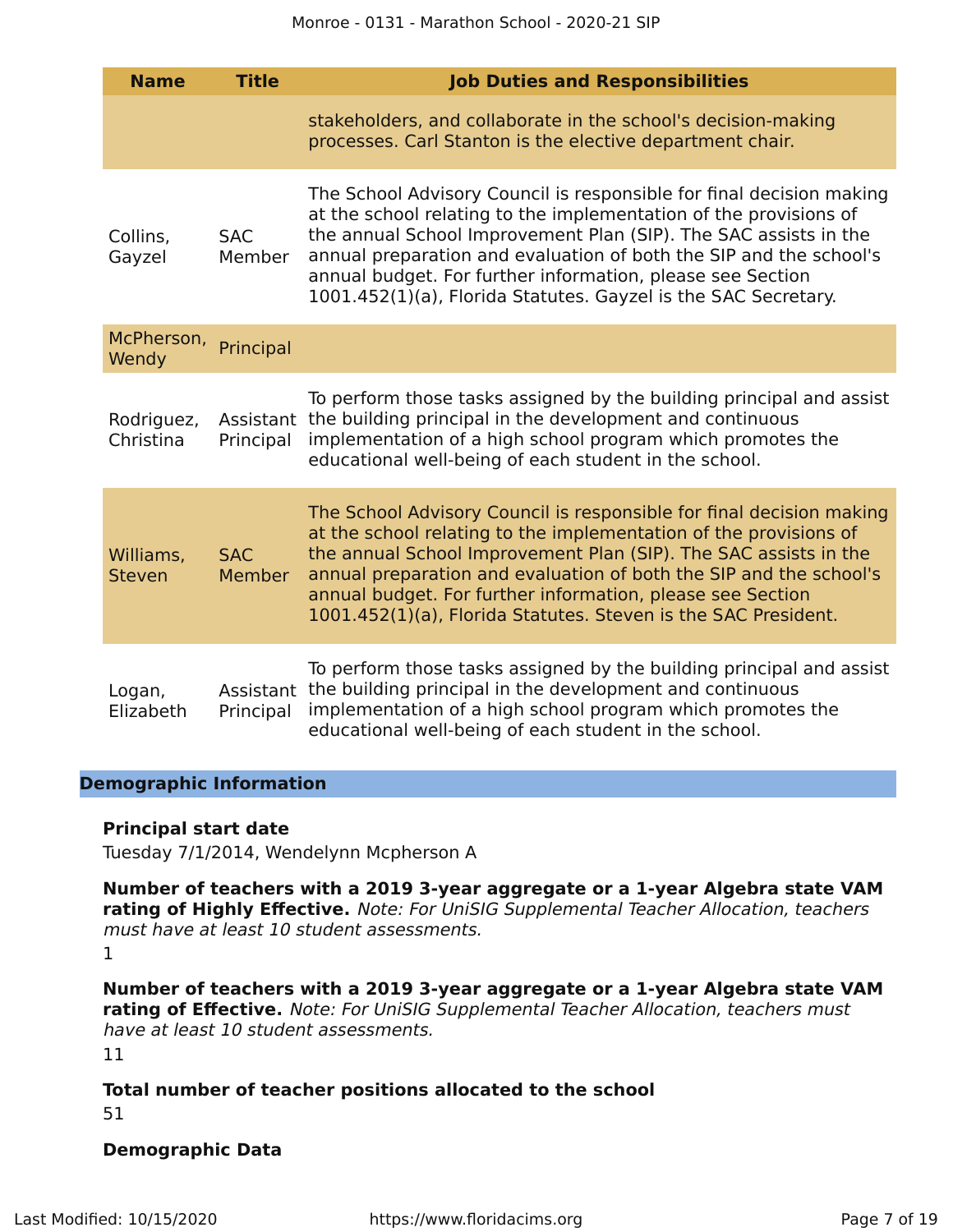| <b>2020-21 Status</b><br>(per MSID File)                                                                                                      | Active                                                                                                                                                                                                                |
|-----------------------------------------------------------------------------------------------------------------------------------------------|-----------------------------------------------------------------------------------------------------------------------------------------------------------------------------------------------------------------------|
| <b>School Type and Grades Served</b><br>(per MSID File)                                                                                       | <b>High School</b><br>$6 - 12$                                                                                                                                                                                        |
| <b>Primary Service Type</b><br>(per MSID File)                                                                                                | K-12 General Education                                                                                                                                                                                                |
| 2018-19 Title I School                                                                                                                        | <b>No</b>                                                                                                                                                                                                             |
| 2018-19 Economically<br><b>Disadvantaged (FRL) Rate</b><br>(as reported on Survey 3)                                                          | 60%                                                                                                                                                                                                                   |
| <b>2018-19 ESSA Subgroups Represented</b><br>(subgroups with 10 or more students)<br>(subgroups in orange are below the federal<br>threshold) | <b>Black/African American Students</b><br>Economically Disadvantaged<br><b>Students</b><br><b>English Language Learners</b><br><b>Hispanic Students</b><br><b>Students With Disabilities</b><br><b>White Students</b> |
| <b>School Grades History</b>                                                                                                                  | 2018-19: B $(57%)$<br>2017-18: B $(56\%)$<br>2016-17: B $(54%)$<br>2015-16: B $(54%)$                                                                                                                                 |
| 2019-20 School Improvement (SI) Information*                                                                                                  |                                                                                                                                                                                                                       |
| <b>SI Region</b>                                                                                                                              | Southeast                                                                                                                                                                                                             |
| <b>Regional Executive Director</b>                                                                                                            | Diane Leinenbach                                                                                                                                                                                                      |
| <b>Turnaround Option/Cycle</b>                                                                                                                | N/A                                                                                                                                                                                                                   |
| <b>Year</b>                                                                                                                                   |                                                                                                                                                                                                                       |
| <b>Support Tier</b>                                                                                                                           |                                                                                                                                                                                                                       |
| <b>ESSA Status</b>                                                                                                                            | <b>TS&amp;I</b>                                                                                                                                                                                                       |
| * As defined under Rule 6A-1.099811, Florida Administrative Code. For more information,                                                       |                                                                                                                                                                                                                       |

[click here](https://www.flrules.org/gateway/ruleNo.asp?id=6A-1.099811).

### **Early Warning Systems**

#### **Current Year**

**The number of students by grade level that exhibit each early warning indicator listed:**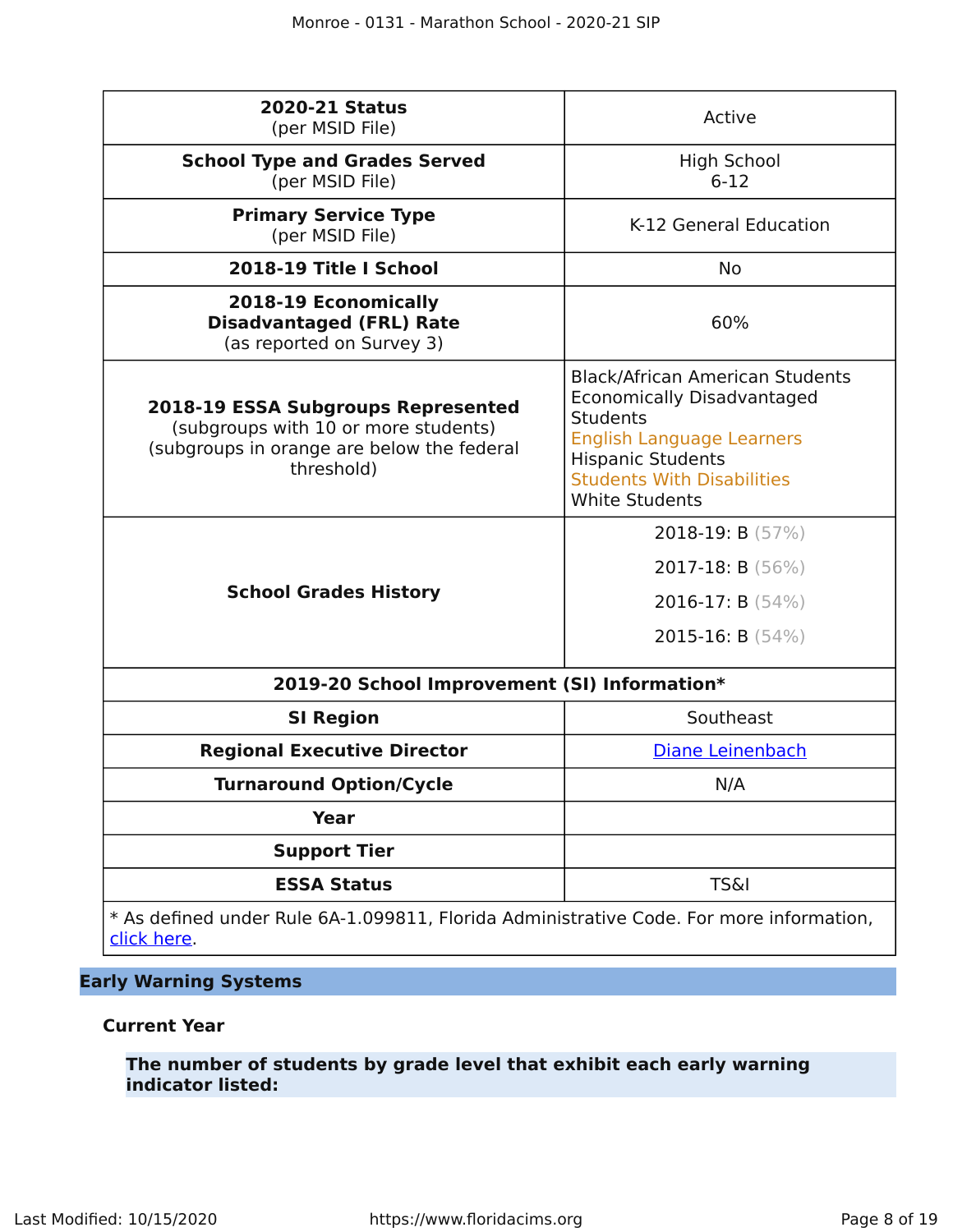| <b>Indicator</b>                             | <b>Grade Level</b> |          |                                     |                |                |          |                 |                |                              |                         |               |               |          |              |  |
|----------------------------------------------|--------------------|----------|-------------------------------------|----------------|----------------|----------|-----------------|----------------|------------------------------|-------------------------|---------------|---------------|----------|--------------|--|
|                                              |                    |          |                                     |                |                |          | K 1 2 3 4 5 6 7 |                | $\bf{8}$                     |                         |               | 9 10 11 12    |          | <b>Total</b> |  |
| Number of students enrolled                  |                    | $\Omega$ | $\Omega$                            | $\overline{0}$ | $\Omega$       |          |                 |                | 0 81 94 101 83 89 88         |                         |               |               | - 71     | 607          |  |
| Attendance below 90 percent                  |                    | - 0      |                                     | $000$          |                | - 0      | 41              | $\overline{9}$ | 8                            | 10 10                   |               | 10            | -8       | 56           |  |
| One or more suspensions                      |                    | $\Omega$ |                                     | 0 <sub>0</sub> | $\overline{0}$ | - 0      | - 1             | $\overline{1}$ | $\mathbf{1}$                 | $\mathbf{1}$            | $\mathcal{L}$ | $\Omega$      | $\Omega$ | 6            |  |
| Course failure in ELA                        | 0                  | 0        | $\begin{matrix} 0 & 0 \end{matrix}$ |                | $\Omega$       | - 0      | - 0             | $\overline{0}$ | $\overline{2}$               | $\overline{\mathbf{3}}$ | <sup>2</sup>  | $\mathcal{P}$ | - 0      | 9            |  |
| Course failure in Math                       | $\Omega$           | $\Omega$ | 0 <sub>0</sub>                      |                | $\Omega$       | $\Omega$ | $\Omega$        | $\mathbf{1}$   | 2                            | $\mathsf{B}$            | 5             | 5.            | $\Omega$ | 16           |  |
| Level 1 on 2019 statewide ELA<br>assessment  | 0                  | -0       |                                     |                |                |          |                 |                | 0 0 0 0 13 10 21 23 25 21 15 |                         |               |               |          | <b>128</b>   |  |
| Level 1 on 2019 statewide Math<br>assessment | 0                  | $\Omega$ | $\Omega$                            | $\Omega$       | <sup>n</sup>   | $\Omega$ | -16             | 7              | 22 16 13                     |                         |               | -10           | q        | 93           |  |

#### **The number of students with two or more early warning indicators:**

| <b>Indicator</b>                                                       |  |  |  |  | <b>Grade Level</b> |  |                              |              |
|------------------------------------------------------------------------|--|--|--|--|--------------------|--|------------------------------|--------------|
|                                                                        |  |  |  |  |                    |  | K 1 2 3 4 5 6 7 8 9 10 11 12 | <b>Total</b> |
| Students with two or more indicators 0 0 0 0 0 0 11 6 17 16 17 14 7 88 |  |  |  |  |                    |  |                              |              |

#### **The number of students identified as retainees:**

| <b>Indicator</b>                                                 |  | <b>Grade Level</b> |  |  |  |  |  |  |  |  |  |                              |                           |              |  |  |
|------------------------------------------------------------------|--|--------------------|--|--|--|--|--|--|--|--|--|------------------------------|---------------------------|--------------|--|--|
|                                                                  |  |                    |  |  |  |  |  |  |  |  |  | K 1 2 3 4 5 6 7 8 9 10 11 12 |                           | <b>Total</b> |  |  |
| <b>Retained Students: Current Year</b>                           |  |                    |  |  |  |  |  |  |  |  |  |                              | 0 0 0 0 0 0 0 0 3 4 3 9 1 | - 20         |  |  |
| Students retained two or more times 0 0 0 0 0 0 0 1 1 6 7 5 4 24 |  |                    |  |  |  |  |  |  |  |  |  |                              |                           |              |  |  |

#### **Date this data was collected or last updated**

Thursday 10/15/2020

#### **Prior Year - As Reported**

#### **The number of students by grade level that exhibit each early warning indicator:**

| <b>Indicator</b>                   | <b>Grade Level</b> |                                 |     |     |     |          |           |       |     |  |                              |             |     |              |  |
|------------------------------------|--------------------|---------------------------------|-----|-----|-----|----------|-----------|-------|-----|--|------------------------------|-------------|-----|--------------|--|
|                                    |                    |                                 |     |     |     |          |           |       |     |  | K 1 2 3 4 5 6 7 8 9 10 11 12 |             |     | <b>Total</b> |  |
| Number of students enrolled        |                    | $0\quad 0\quad 0\quad 0\quad 0$ |     |     |     |          |           |       |     |  | 0 108 112 79 104 109 82 86   |             |     | 680          |  |
| Attendance below 90 percent        |                    | 000000                          |     |     |     |          | 5 8 12 11 |       |     |  |                              | $5\quad 10$ | -11 | 62           |  |
| One or more suspensions            |                    | 0 <sub>0</sub>                  |     |     | 000 | - 0      | 4 2       |       | 1 2 |  | $\mathbf{1}$                 | $0\quad 2$  |     | 12           |  |
| Course failure in ELA or Math      |                    | 000000                          |     |     |     |          | 3 2 10 5  |       |     |  | 14 8 7                       |             |     | 49           |  |
| Level 1 on statewide<br>assessment |                    | 0 O                             | - 0 | റ റ |     | $\Omega$ | <b>18</b> | 29 28 |     |  | 42 31 28 23                  |             |     | 199          |  |

#### **The number of students with two or more early warning indicators:**

| <b>Indicator</b>                                                     |  |  |  |  |  | <b>Grade Level</b> |                              |  | <b>Total</b> |
|----------------------------------------------------------------------|--|--|--|--|--|--------------------|------------------------------|--|--------------|
|                                                                      |  |  |  |  |  |                    | K 1 2 3 4 5 6 7 8 9 10 11 12 |  |              |
| Students with two or more indicators 0 0 0 0 0 0 4 7 13 12 12 9 7 64 |  |  |  |  |  |                    |                              |  |              |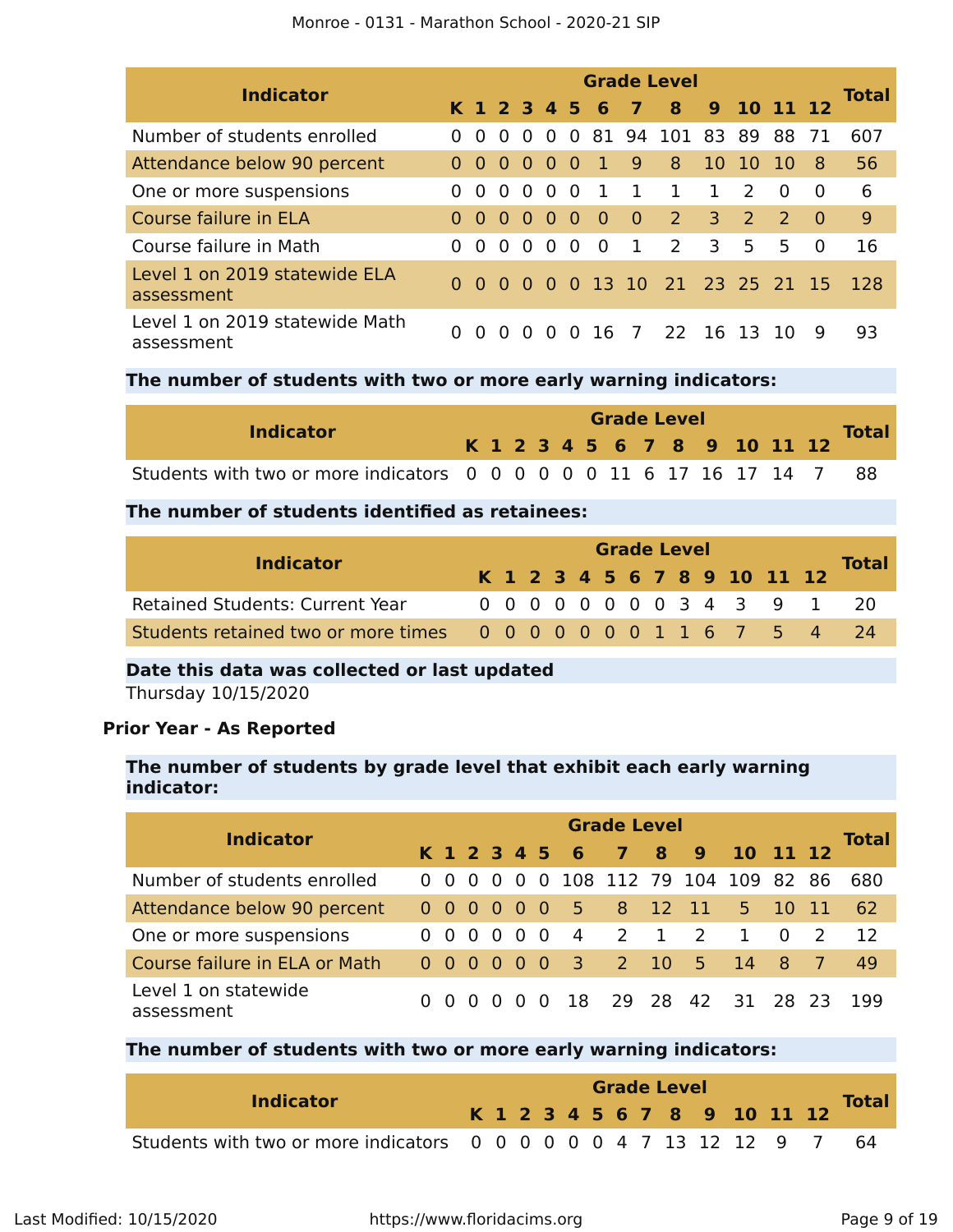#### **The number of students identified as retainees:**

| <b>Indicator</b>                       |  |  |  |  | <b>Grade Level</b> |  |                              |              |
|----------------------------------------|--|--|--|--|--------------------|--|------------------------------|--------------|
|                                        |  |  |  |  |                    |  | K 1 2 3 4 5 6 7 8 9 10 11 12 | <b>Total</b> |
| <b>Retained Students: Current Year</b> |  |  |  |  |                    |  | 0 0 0 0 0 0 0 0 0 0 0 0 0    |              |
|                                        |  |  |  |  |                    |  |                              |              |

#### **Prior Year - Updated**

**The number of students by grade level that exhibit each early warning indicator:**

| <b>Indicator</b>                   | <b>Grade Level</b> |          |  |                                                        |          |          |                    |              |              |                         |              |                |               |               |  |
|------------------------------------|--------------------|----------|--|--------------------------------------------------------|----------|----------|--------------------|--------------|--------------|-------------------------|--------------|----------------|---------------|---------------|--|
|                                    |                    |          |  |                                                        |          |          | K 1 2 3 4 5 6      | 78           |              | $9 -$                   | 10 11 12     |                |               | <b>Total</b>  |  |
| Number of students enrolled        |                    |          |  | $0\,0\,0\,0\,0$                                        |          | $\Omega$ | 108 112 79 104 109 |              |              |                         |              | -82            | -86           | 680           |  |
| Attendance below 90 percent        |                    |          |  | $\begin{array}{ccccccccc}\n0 & 0 & 0 & 0\n\end{array}$ | $\Omega$ | - 0      | $-5$               | 8 12 11      |              |                         | $5 -$        | 10 11          |               | <sup>62</sup> |  |
| One or more suspensions            | 0                  | - 0      |  | $0\quad 0\quad 0$                                      |          | - 0      | -4                 | <sup>2</sup> | $\mathbf{1}$ | $\overline{\mathbf{2}}$ | $\mathbf{1}$ | $\overline{0}$ | $\mathcal{L}$ | 12            |  |
| Course failure in ELA or Math      |                    | $0000$   |  |                                                        | - 0      | - 0      | $\overline{3}$     | 2 10 5       |              |                         | 14 8         |                |               | 49            |  |
| Level 1 on statewide<br>assessment | 0                  | $\Omega$ |  |                                                        |          | $\Omega$ | -18                | 29 28        |              |                         | 42 31 28 23  |                |               | 199           |  |

#### **The number of students with two or more early warning indicators:**

|                                                                   | <b>Grade Level</b> |  |  |  |  |  |  |  |  |  |                              |  |              |
|-------------------------------------------------------------------|--------------------|--|--|--|--|--|--|--|--|--|------------------------------|--|--------------|
| <b>Indicator</b>                                                  |                    |  |  |  |  |  |  |  |  |  | K 1 2 3 4 5 6 7 8 9 10 11 12 |  | <b>Total</b> |
| Students with two or more indicators 0 0 0 0 0 0 4 7 13 12 12 9 7 |                    |  |  |  |  |  |  |  |  |  |                              |  | -64          |

#### **The number of students identified as retainees:**

| <b>Indicator</b>                       |  | <b>Grade Level</b> |  |  |  |  |  |  |  |  |                              |              |
|----------------------------------------|--|--------------------|--|--|--|--|--|--|--|--|------------------------------|--------------|
|                                        |  |                    |  |  |  |  |  |  |  |  | K 1 2 3 4 5 6 7 8 9 10 11 12 | <b>Total</b> |
| <b>Retained Students: Current Year</b> |  |                    |  |  |  |  |  |  |  |  | 0 0 0 0 0 0 0 0 0 0 0 0 0    |              |
|                                        |  |                    |  |  |  |  |  |  |  |  |                              |              |

### **Part II: Needs Assessment/Analysis**

#### <span id="page-9-0"></span>**School Data**

Please note that the district and state averages shown here represent the averages for similar school types (elementary, middle, high school, or combination schools).

| <b>School Grade Component</b>     |               | 2019            |              | 2018          |                 |              |  |
|-----------------------------------|---------------|-----------------|--------------|---------------|-----------------|--------------|--|
|                                   | <b>School</b> | <b>District</b> | <b>State</b> | <b>School</b> | <b>District</b> | <b>State</b> |  |
| <b>ELA Achievement</b>            | 51%           | 61%             | 56%          | 49%           | 61%             | 56%          |  |
| <b>ELA Learning Gains</b>         | 52%           | 58%             | 51%          | 51%           | 54%             | 53%          |  |
| <b>ELA Lowest 25th Percentile</b> | 46%           | 39%             | 42%          | 49%           | 43%             | 44%          |  |
| Math Achievement                  | 53%           | 52%             | 51%          | 53%           | 75%             | 51%          |  |
| Math Learning Gains               | 53%           | 58%             | 48%          | 54%           | 67%             | 48%          |  |
| Math Lowest 25th Percentile       | 47%           | 51%             | 45%          | 39%           | 67%             | 45%          |  |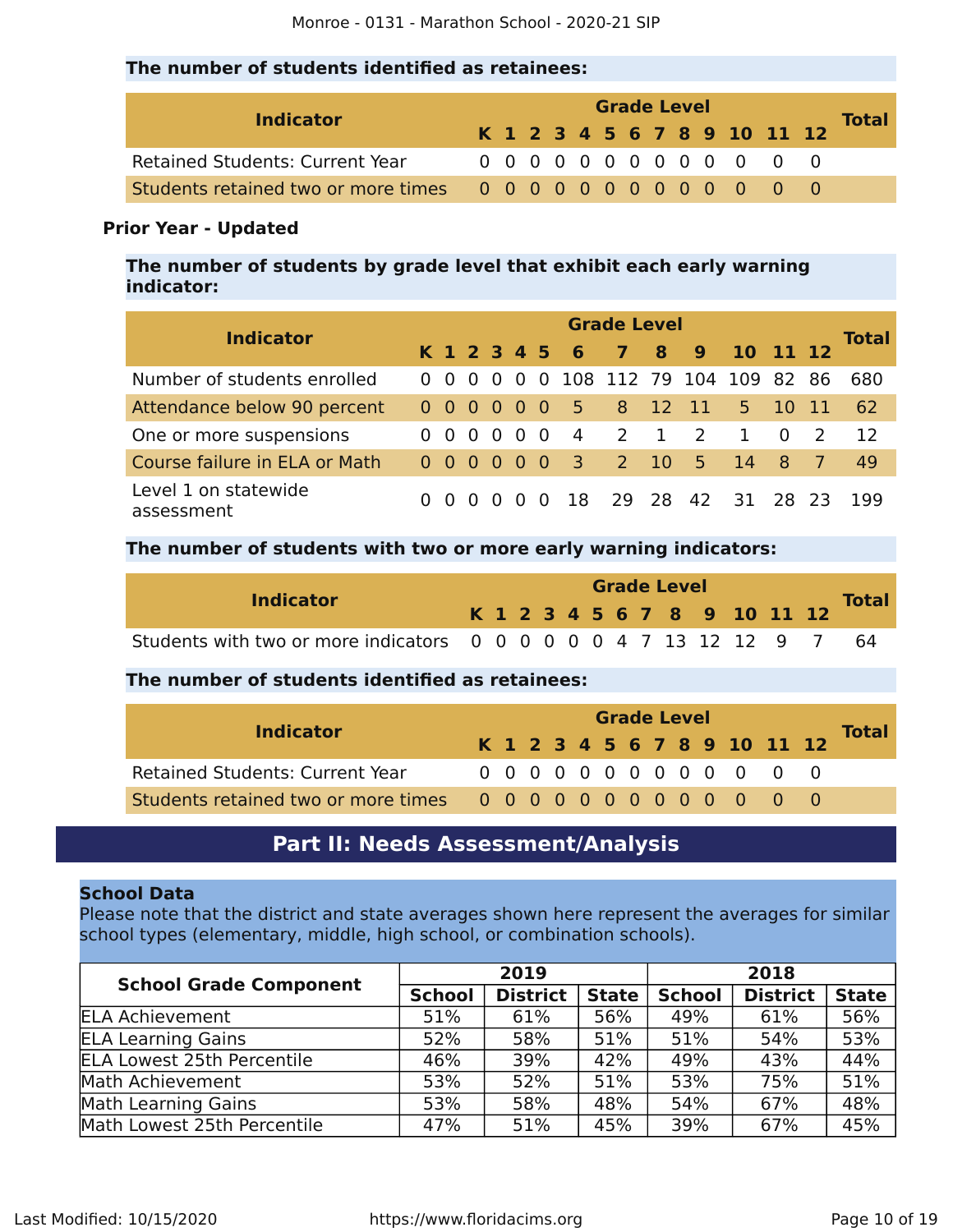| <b>School Grade Component</b> |               | 2019            |       | 2018   |                 |       |  |
|-------------------------------|---------------|-----------------|-------|--------|-----------------|-------|--|
|                               | <b>School</b> | <b>District</b> | State | School | <b>District</b> | State |  |
| Science Achievement           | 51%           | 76%             | 68%   | 58%    | 76%             | 67%   |  |
| Social Studies Achievement    | 71%           | 74%             | 73%   | 63%    | 76%             | 71%   |  |

| <b>EWS Indicators as Input Earlier in the Survey</b> |     |              |  |   |     |     |    |      |  |  |
|------------------------------------------------------|-----|--------------|--|---|-----|-----|----|------|--|--|
| <b>Indicator</b>                                     |     | <b>Total</b> |  |   |     |     |    |      |  |  |
|                                                      | 6   |              |  | 9 | 10  | 11  | 12 |      |  |  |
|                                                      | (0) | (0)          |  |   | (0) | (0) |    | 0(0) |  |  |

#### **Grade Level Data**

**NOTE: This data is raw data and includes ALL students who tested at the school. This is not school grade data.**

|                          |             |               | <b>ELA</b>      |                                                 |              |                                              |
|--------------------------|-------------|---------------|-----------------|-------------------------------------------------|--------------|----------------------------------------------|
| <b>Grade</b>             | <b>Year</b> | <b>School</b> | <b>District</b> | School-<br><b>District</b><br><b>Comparison</b> | <b>State</b> | School-<br><b>State</b><br><b>Comparison</b> |
| 06                       | 2019        | 45%           | 57%             | $-12%$                                          | 54%          | $-9%$                                        |
|                          | 2018        | 36%           | 56%             | $-20%$                                          | 52%          | $-16%$                                       |
| Same Grade Comparison    |             | 9%            |                 |                                                 |              |                                              |
| <b>Cohort Comparison</b> |             |               |                 |                                                 |              |                                              |
| 07                       | 2019        | 42%           | 58%             | $-16%$                                          | 52%          | $-10%$                                       |
|                          | 2018        | 48%           | 56%             | $-8%$                                           | 51%          | $-3%$                                        |
| Same Grade Comparison    |             | $-6%$         |                 |                                                 |              |                                              |
| <b>Cohort Comparison</b> |             | 6%            |                 |                                                 |              |                                              |
| 08                       | 2019        | 45%           | 60%             | $-15%$                                          | 56%          | $-11%$                                       |
|                          | 2018        | 46%           | 64%             | $-18%$                                          | 58%          | $-12%$                                       |
| Same Grade Comparison    |             | $-1%$         |                 |                                                 |              |                                              |
| <b>Cohort Comparison</b> |             | $-3%$         |                 |                                                 |              |                                              |
| 09                       | 2019        | 51%           | 62%             | $-11%$                                          | 55%          | $-4%$                                        |
|                          | 2018        | 45%           | 57%             | $-12%$                                          | 53%          | $-8%$                                        |
| Same Grade Comparison    |             | 6%            |                 |                                                 |              |                                              |
| <b>Cohort Comparison</b> |             | 5%            |                 |                                                 |              |                                              |
| 10                       | 2019        | 51%           | 55%             | $-4%$                                           | 53%          | $-2%$                                        |
|                          | 2018        | 60%           | 56%             | 4%                                              | 53%          | 7%                                           |
| Same Grade Comparison    |             | $-9%$         |                 |                                                 |              |                                              |
| <b>Cohort Comparison</b> |             | 6%            |                 |                                                 |              |                                              |

|                          |      |               | <b>MATH</b>     |                                                 |              |                                              |
|--------------------------|------|---------------|-----------------|-------------------------------------------------|--------------|----------------------------------------------|
| <b>Grade</b>             | Year | <b>School</b> | <b>District</b> | School-<br><b>District</b><br><b>Comparison</b> | <b>State</b> | School-<br><b>State</b><br><b>Comparison</b> |
| 06                       | 2019 | 53%           | 53%             | 0%                                              | 55%          | $-2%$                                        |
|                          | 2018 | 41%           | 55%             | $-14%$                                          | 52%          | $-11%$                                       |
| Same Grade Comparison    |      | 12%           |                 |                                                 |              |                                              |
| <b>Cohort Comparison</b> |      |               |                 |                                                 |              |                                              |
| 07                       | 2019 | 56%           | 61%             | $-5%$                                           | 54%          | 2%                                           |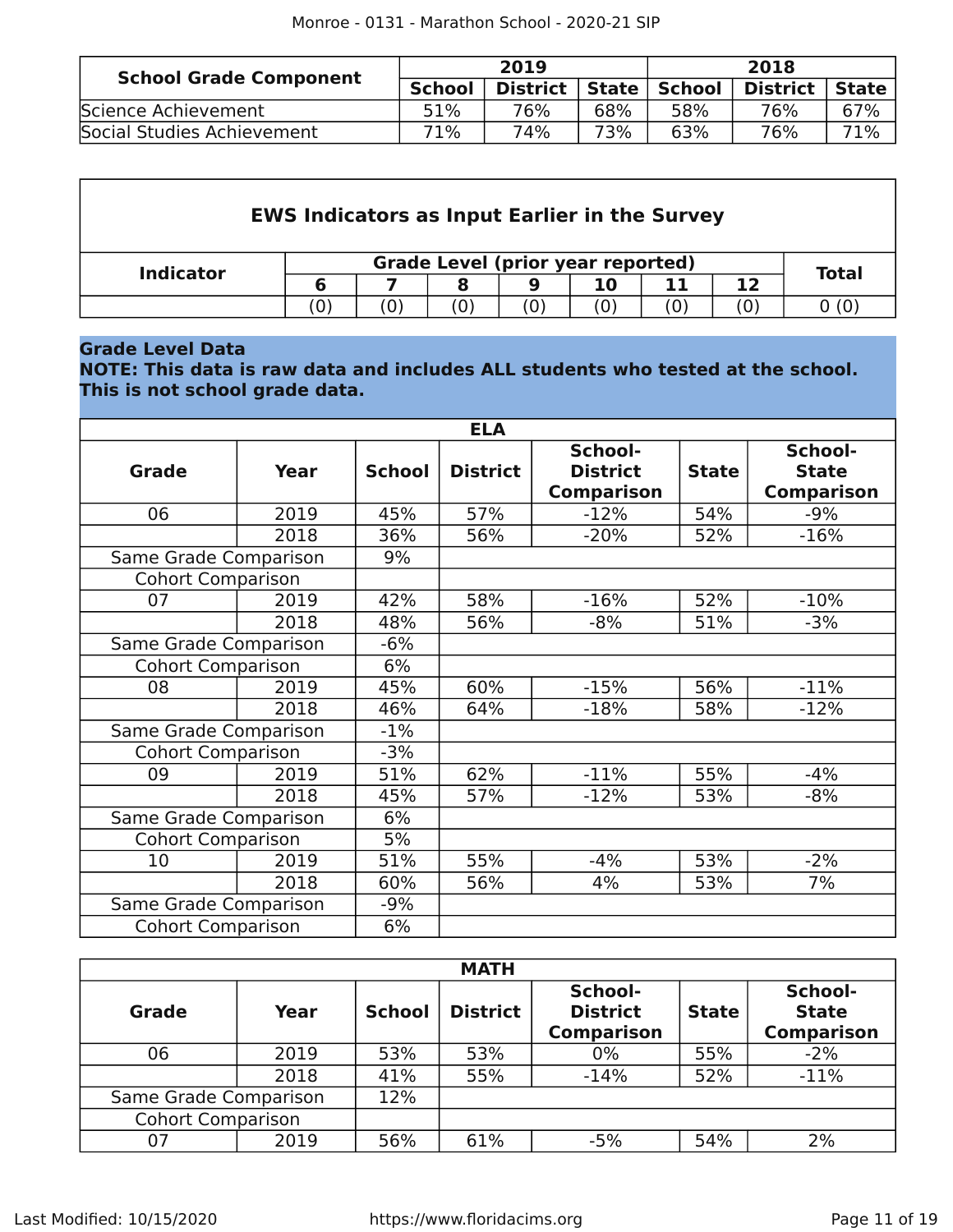|                          |      |               | <b>MATH</b>     |                                                 |              |                                              |
|--------------------------|------|---------------|-----------------|-------------------------------------------------|--------------|----------------------------------------------|
| Grade                    | Year | <b>School</b> | <b>District</b> | School-<br><b>District</b><br><b>Comparison</b> | <b>State</b> | School-<br><b>State</b><br><b>Comparison</b> |
|                          | 2018 | 57%           | 62%             | $-5%$                                           | 54%          | 3%                                           |
| Same Grade Comparison    |      | $-1\%$        |                 |                                                 |              |                                              |
| <b>Cohort Comparison</b> |      | 15%           |                 |                                                 |              |                                              |
| 08                       | 2019 | 33%           | 61%             | $-28%$                                          | 46%          | $-13%$                                       |
|                          | 2018 | 44%           | 59%             | $-15%$                                          | 45%          | $-1\%$                                       |
| Same Grade Comparison    |      | $-11\%$       |                 |                                                 |              |                                              |
| <b>Cohort Comparison</b> |      | $-24%$        |                 |                                                 |              |                                              |

|                          | <b>SCIENCE</b> |               |                 |                                                 |              |                                              |  |  |  |  |  |  |
|--------------------------|----------------|---------------|-----------------|-------------------------------------------------|--------------|----------------------------------------------|--|--|--|--|--|--|
| <b>Grade</b>             | Year           | <b>School</b> | <b>District</b> | School-<br><b>District</b><br><b>Comparison</b> | <b>State</b> | School-<br><b>State</b><br><b>Comparison</b> |  |  |  |  |  |  |
| 08                       | 2019           | 36%           | 56%             | $-20%$                                          | 48%          | $-12%$                                       |  |  |  |  |  |  |
|                          | 2018           | 39%           | 60%             | $-21%$                                          | 50%          | $-11%$                                       |  |  |  |  |  |  |
| Same Grade Comparison    |                | $-3%$         |                 |                                                 |              |                                              |  |  |  |  |  |  |
| <b>Cohort Comparison</b> |                |               |                 |                                                 |              |                                              |  |  |  |  |  |  |

|      |               |                 | <b>BIOLOGY EOC</b> |              |               |
|------|---------------|-----------------|--------------------|--------------|---------------|
|      |               |                 | <b>School</b>      |              | <b>School</b> |
| Year | <b>School</b> | <b>District</b> | <b>Minus</b>       | <b>State</b> | <b>Minus</b>  |
|      |               |                 | <b>District</b>    |              | <b>State</b>  |
| 2019 | 61%           | 72%             | $-11%$             | 67%          | $-6%$         |
| 2018 | 70%           | 70%             | 0%                 | 65%          | 5%            |
|      | Compare       | $-9%$           |                    |              |               |
|      |               |                 | <b>CIVICS EOC</b>  |              |               |
|      |               |                 | <b>School</b>      |              | <b>School</b> |
| Year | <b>School</b> | <b>District</b> | <b>Minus</b>       | <b>State</b> | <b>Minus</b>  |
|      |               |                 | <b>District</b>    |              | <b>State</b>  |
| 2019 | 62%           | 80%             | $-18%$             | 71%          | $-9%$         |
| 2018 | 59%           | 74%             | $-15%$             | 71%          | $-12%$        |
|      | Compare       | 3%              |                    |              |               |
|      |               |                 | <b>HISTORY EOC</b> |              |               |
|      |               |                 | <b>School</b>      |              | <b>School</b> |
| Year | <b>School</b> | <b>District</b> | <b>Minus</b>       | <b>State</b> | <b>Minus</b>  |
|      |               |                 | <b>District</b>    |              | <b>State</b>  |
| 2019 | 71%           | 74%             | $-3%$              | 70%          | 1%            |
| 2018 | 66%           | 71%             | $-5%$              | 68%          | $-2%$         |
|      | Compare       | 5%              |                    |              |               |
|      |               |                 | <b>ALGEBRA EOC</b> |              |               |
|      |               |                 | <b>School</b>      |              | <b>School</b> |
| Year | <b>School</b> | <b>District</b> | <b>Minus</b>       | <b>State</b> | <b>Minus</b>  |
|      |               |                 | <b>District</b>    |              | <b>State</b>  |
| 2019 | 45%           | 70%             | $-25%$             | 61%          | $-16%$        |
| 2018 | 46%           | 76%             | $-30%$             | 62%          | $-16%$        |
|      | Compare       | $-1%$           |                    |              |               |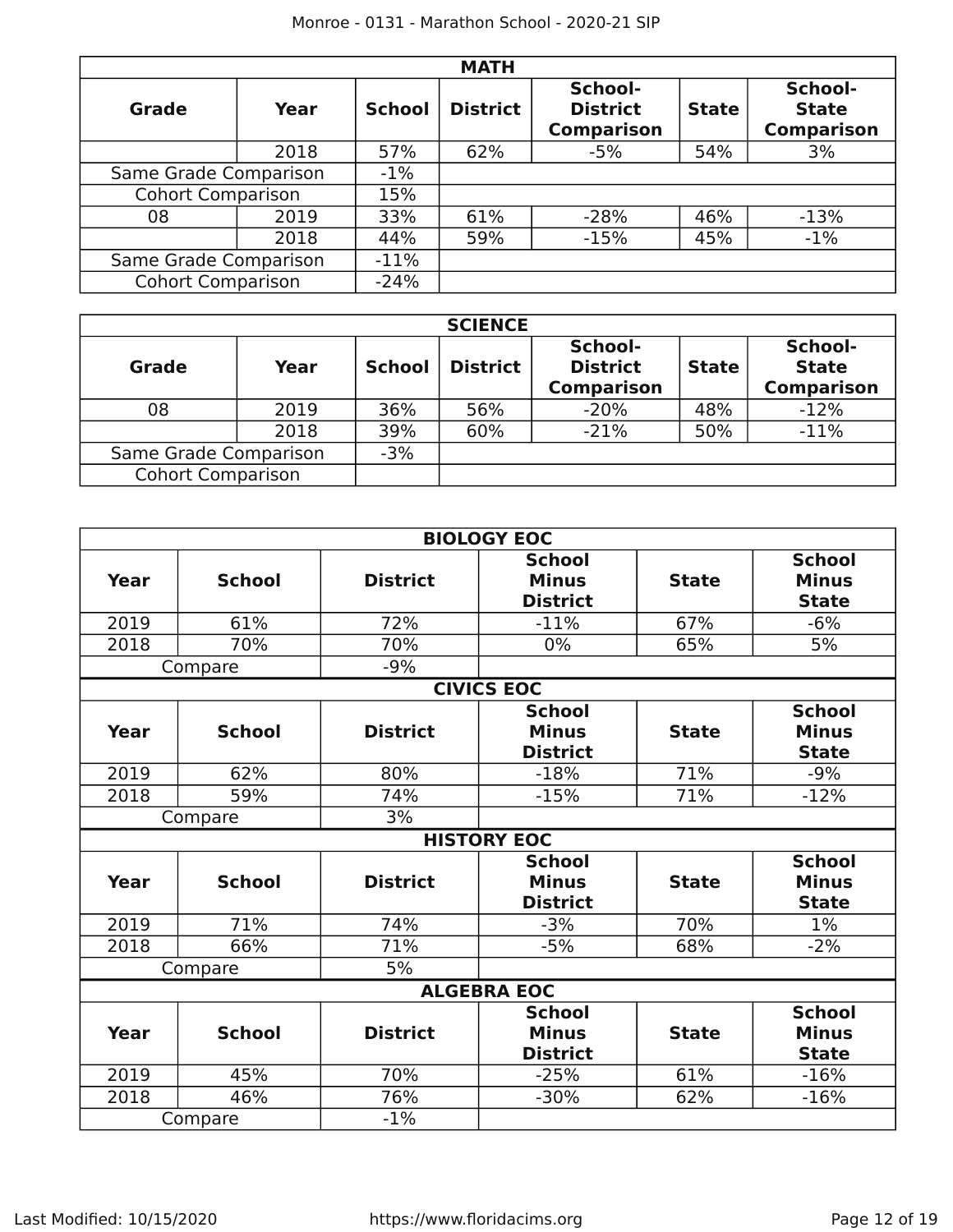|      | <b>GEOMETRY EOC</b> |                 |                                                  |              |                                               |  |  |  |  |  |  |  |
|------|---------------------|-----------------|--------------------------------------------------|--------------|-----------------------------------------------|--|--|--|--|--|--|--|
| Year | <b>School</b>       | <b>District</b> | <b>School</b><br><b>Minus</b><br><b>District</b> | <b>State</b> | <b>School</b><br><b>Minus</b><br><b>State</b> |  |  |  |  |  |  |  |
| 2019 | 56%                 | 69%             | $-13%$                                           | 57%          | $-1%$                                         |  |  |  |  |  |  |  |
| 2018 | 64%                 | 72%             | $-8%$                                            | 56%          | 8%                                            |  |  |  |  |  |  |  |
|      | Compare             | $-8%$           |                                                  |              |                                               |  |  |  |  |  |  |  |

#### **Subgroup Data**

|                  | <b>2019 SCHOOL GRADE COMPONENTS BY SUBGROUPS</b> |                  |                          |                     |                   |                           |             |            |                     |                                            |                       |  |
|------------------|--------------------------------------------------|------------------|--------------------------|---------------------|-------------------|---------------------------|-------------|------------|---------------------|--------------------------------------------|-----------------------|--|
| <b>Subgroups</b> | <b>ELA</b><br>Ach.                               | <b>ELA</b><br>LG | <b>ELA</b><br>LG<br>L25% | <b>Math</b><br>Ach. | <b>Math</b><br>LG | <b>Math</b><br>LG<br>L25% | Sci<br>Ach. | SS<br>Ach. | <b>MS</b><br>Accel. | Grad<br><b>Rate</b><br>$ 2016-17 2016-17 $ | C & C<br><b>Accel</b> |  |
| <b>SWD</b>       | 17                                               | 41               | 40                       | 20                  | 41                | 39                        | 14          | 45         |                     | 64                                         |                       |  |
| <b>ELL</b>       | 27                                               | 41               | 53                       | 24                  | 38                | 33                        | 8           | 29         |                     | 69                                         |                       |  |
| <b>BLK</b>       | 45                                               | 48               | 42                       | 40                  | 52                |                           | 31          | 50         |                     |                                            |                       |  |
| <b>HSP</b>       | 42                                               | 46               | 45                       | 47                  | 53                | 43                        | 43          | 64         | 68                  | 85                                         | 53                    |  |
| <b>WHT</b>       | 60                                               | 59               | 52                       | 63                  | 51                | 50                        | 62          | 79         | 68                  | 84                                         | 57                    |  |
| <b>FRL</b>       | 41                                               | 48               | 43                       | 47                  | 53                | 49                        | 39          | 65         | 39                  | 81                                         | 46                    |  |

| <b>2018 SCHOOL GRADE COMPONENTS BY SUBGROUPS</b> |                    |                  |                          |                     |                   |                           |             |            |                     |                                             |                       |
|--------------------------------------------------|--------------------|------------------|--------------------------|---------------------|-------------------|---------------------------|-------------|------------|---------------------|---------------------------------------------|-----------------------|
| <b>Subgroups</b>                                 | <b>ELA</b><br>Ach. | <b>ELA</b><br>LG | <b>ELA</b><br>LG<br>L25% | <b>Math</b><br>Ach. | <b>Math</b><br>LG | <b>Math</b><br>LG<br>L25% | Sci<br>Ach. | SS<br>Ach. | <b>MS</b><br>Accel. | Grad<br><b>Rate</b><br>$2015 - 162015 - 16$ | C & C<br><b>Accel</b> |
| <b>SWD</b>                                       | 15                 | 43               | 44                       | 23                  | 29                | 19                        | 27          | 23         |                     |                                             |                       |
| <b>ELL</b>                                       | 13                 | 59               | 56                       | 24                  | 36                | 19                        | 9           |            |                     | 62                                          |                       |
| <b>BLK</b>                                       | 39                 | 57               |                          | 46                  | 50                | 50                        |             | 65         |                     |                                             |                       |
| <b>HSP</b>                                       | 40                 | 48               | 46                       | 44                  | 50                | 35                        | 45          | 58         | 35                  | 78                                          | 50                    |
| <b>WHT</b>                                       | 60                 | 53               | 48                       | 65                  | 58                | 47                        | 71          | 69         | 71                  | 89                                          | 63                    |
| <b>FRL</b>                                       | 43                 | 49               | 48                       | 49                  | 53                | 38                        | 51          | 61         | 44                  | 74                                          | 38                    |

### **ESSA Data**

This data has been updated for the 2018-19 school year as of 7/16/2019.

| <b>ESSA Federal Index</b>                                                       |                 |
|---------------------------------------------------------------------------------|-----------------|
| ESSA Category (TS&I or CS&I)                                                    | <b>TS&amp;I</b> |
| <b>OVERALL Federal Index - All Students</b>                                     | 56              |
| <b>OVERALL Federal Index Below 41% All Students</b>                             | <b>NO</b>       |
| Total Number of Subgroups Missing the Target                                    | $\overline{2}$  |
| Progress of English Language Learners in Achieving English Language Proficiency | 53              |
| Total Points Earned for the Federal Index                                       | 675             |
| Total Components for the Federal Index                                          | 12              |
| <b>Percent Tested</b>                                                           | 99%             |
| <b>Subgroup Data</b>                                                            |                 |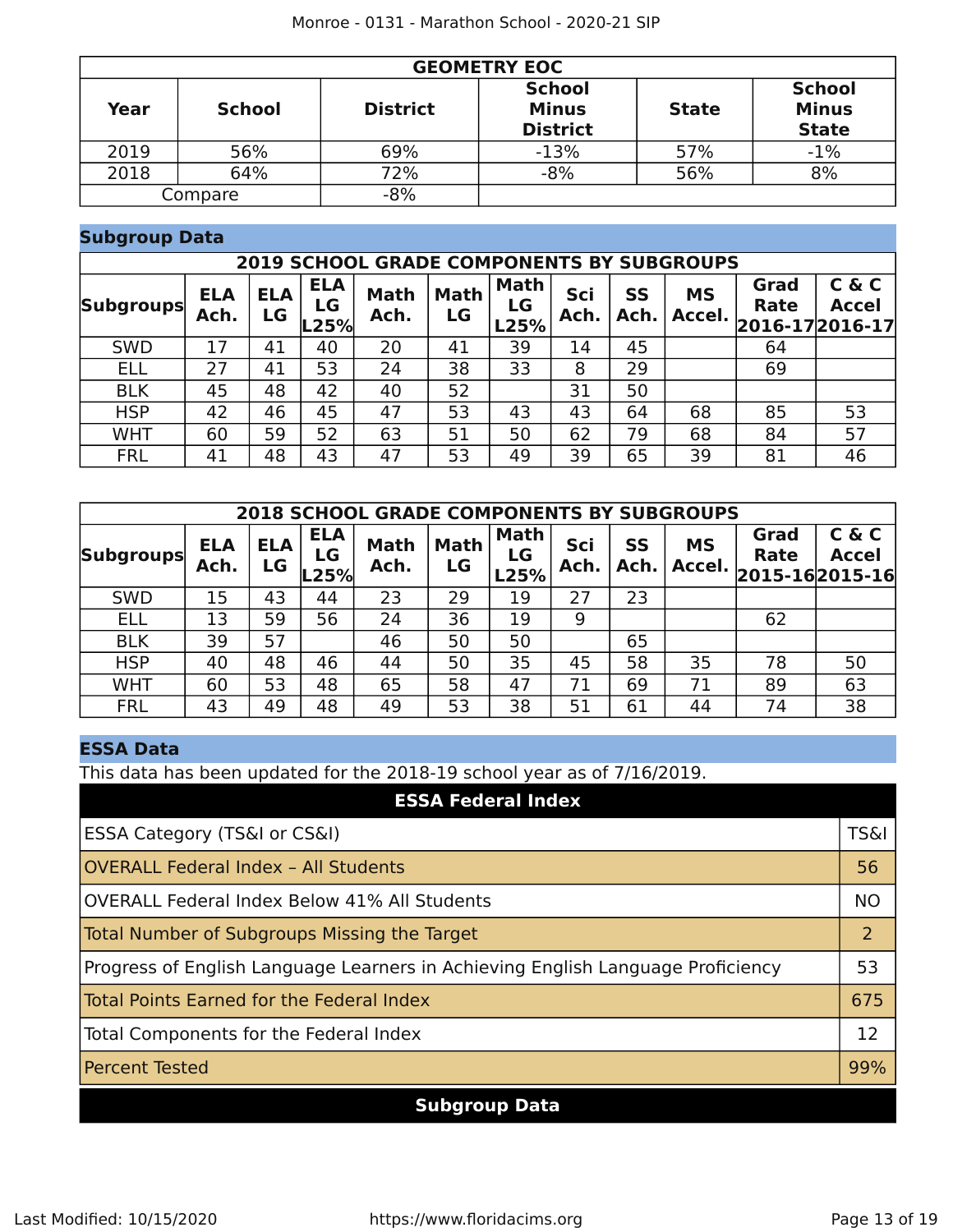Monroe - 0131 - Marathon School - 2020-21 SIP

| <b>Students With Disabilities</b>                                              |             |
|--------------------------------------------------------------------------------|-------------|
| Federal Index - Students With Disabilities                                     | 36          |
| Students With Disabilities Subgroup Below 41% in the Current Year?             | <b>YES</b>  |
| Number of Consecutive Years Students With Disabilities Subgroup Below 32%      | 0           |
| <b>English Language Learners</b>                                               |             |
| Federal Index - English Language Learners                                      | 38          |
| English Language Learners Subgroup Below 41% in the Current Year?              | <b>YES</b>  |
| Number of Consecutive Years English Language Learners Subgroup Below 32%       | $\mathbf 0$ |
| <b>Asian Students</b>                                                          |             |
| Federal Index - Asian Students                                                 |             |
| Asian Students Subgroup Below 41% in the Current Year?                         | N/A         |
| Number of Consecutive Years Asian Students Subgroup Below 32%                  | 0           |
| <b>Black/African American Students</b>                                         |             |
| Federal Index - Black/African American Students                                | 44          |
| Black/African American Students Subgroup Below 41% in the Current Year?        | <b>NO</b>   |
| Number of Consecutive Years Black/African American Students Subgroup Below 32% | 0           |
| <b>Hispanic Students</b>                                                       |             |
| Federal Index - Hispanic Students                                              | 54          |
| Hispanic Students Subgroup Below 41% in the Current Year?                      | ΝO          |
| Number of Consecutive Years Hispanic Students Subgroup Below 32%               | 0           |
| <b>Multiracial Students</b>                                                    |             |
| Federal Index - Multiracial Students                                           |             |
|                                                                                |             |
| Multiracial Students Subgroup Below 41% in the Current Year?                   | N/A         |
| Number of Consecutive Years Multiracial Students Subgroup Below 32%            | $\mathbf 0$ |
| <b>Native American Students</b>                                                |             |
| Federal Index - Native American Students                                       |             |
| Native American Students Subgroup Below 41% in the Current Year?               | N/A         |
| Number of Consecutive Years Native American Students Subgroup Below 32%        | 0           |
| <b>Pacific Islander Students</b>                                               |             |
| Federal Index - Pacific Islander Students                                      |             |
| Pacific Islander Students Subgroup Below 41% in the Current Year?              | N/A         |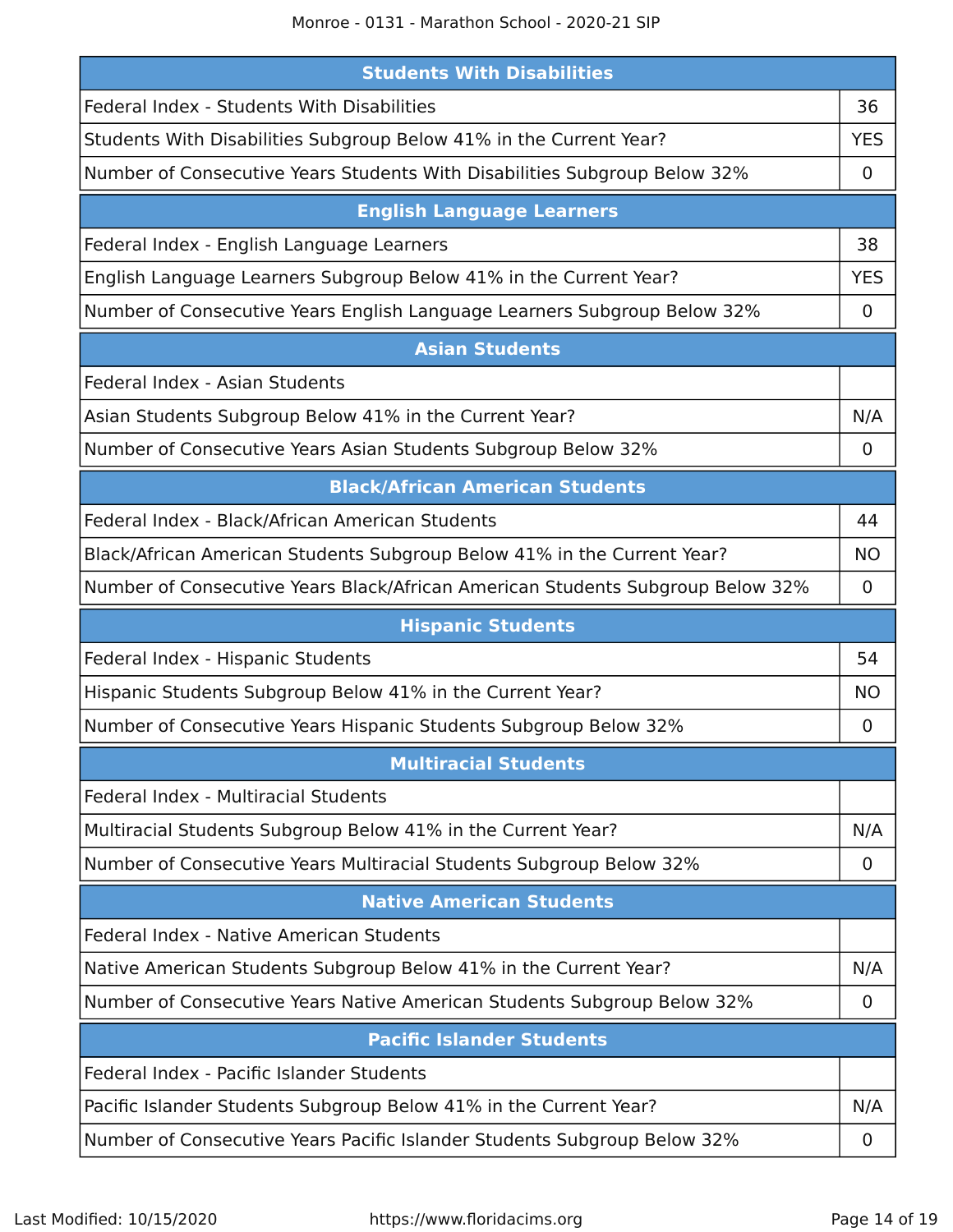| <b>White Students</b>                                                                 |           |  |  |  |
|---------------------------------------------------------------------------------------|-----------|--|--|--|
| Federal Index - White Students                                                        |           |  |  |  |
| White Students Subgroup Below 41% in the Current Year?                                | <b>NO</b> |  |  |  |
| Number of Consecutive Years White Students Subgroup Below 32%                         |           |  |  |  |
| <b>Economically Disadvantaged Students</b>                                            |           |  |  |  |
| Federal Index - Economically Disadvantaged Students                                   | 51        |  |  |  |
| Economically Disadvantaged Students Subgroup Below 41% in the Current Year?           | <b>NO</b> |  |  |  |
| Number of Consecutive Years Economically Disadvantaged Students Subgroup Below<br>32% |           |  |  |  |

#### **Analysis**

#### **Data Reflection**

Answer the following reflection prompts after examining any/all relevant school data sources (see guide for examples for relevant data sources).

#### **Which data component showed the lowest performance? Explain the contributing factor(s) to last year's low performance and discuss any trends**

ELA learning gains of lowest 25% decreased by 3 percentage points and learning gains in mathematics decreased 7 percentage points. The trends of the ELA lowest 25% learning gains is up and down within the last two years. The learning gains in mathematics indicates a steady downward trend.

#### **Which data component showed the greatest decline from the prior year? Explain the factor(s) that contributed to this decline**

ELA learning gains lowest 25% decreased by 3 percentage points and science achievement decreased 7 percentage points.

#### **Which data component had the greatest gap when compared to the state average? Explain the factor(s) that contributed to this gap and any trends**

The greatest gap between school and state data was science achievement at 51%. The state achievement was 68%. The gap represents a 17% decrease. Staffing shifts may explain gaps.

#### **Which data component showed the most improvement? What new actions did your school take in this area?**

Both mathematics lowest 25% and social studies achievement showed an 8 percentage point increase. MHS will continue to implement an after school tutoring program and best practices in both areas.

#### **Reflecting on the EWS data from Part I (D), identify one or two potential areas of concern?**

The number of students with two or more early warning indicators in eighth and ninth grade is an area of concern.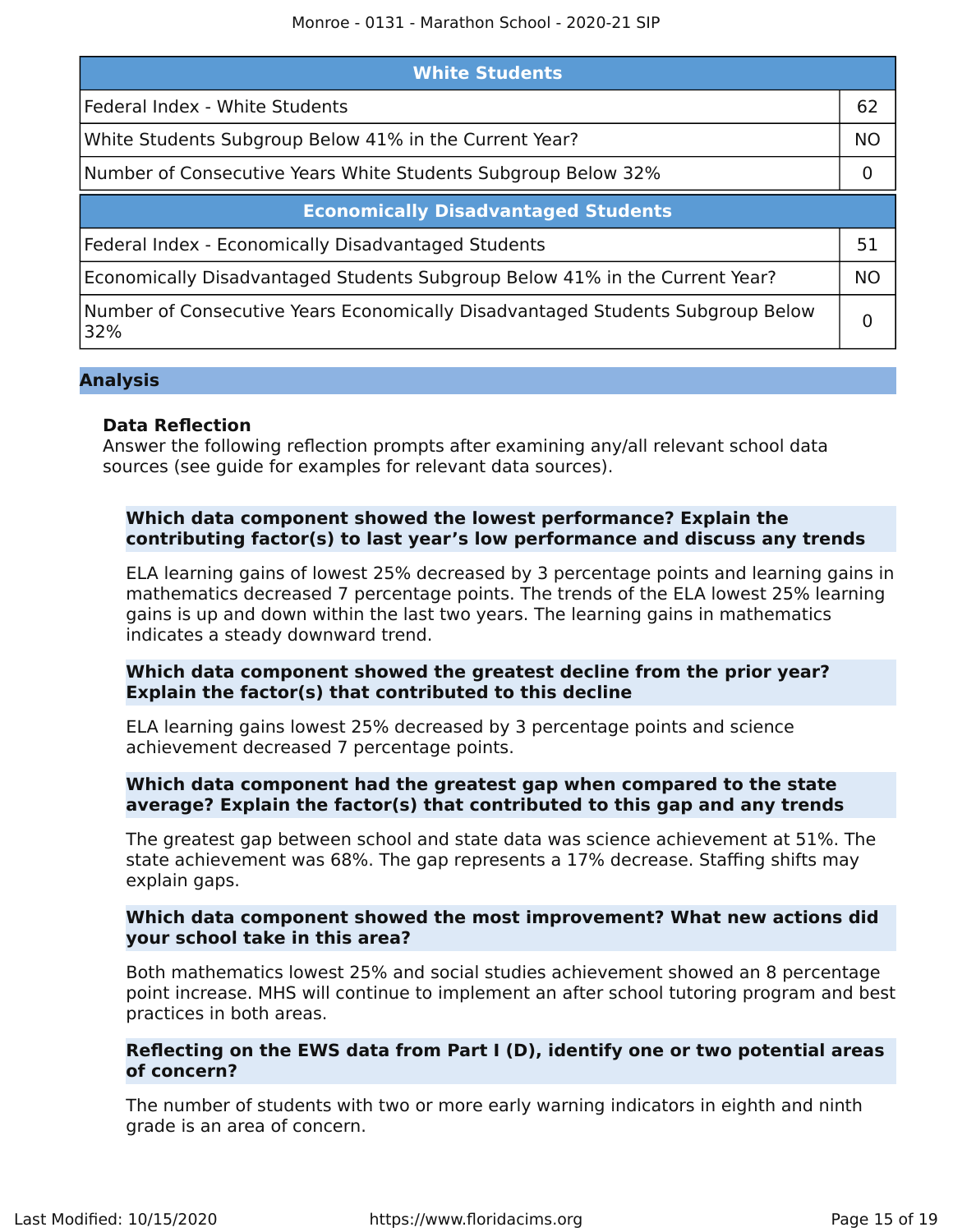#### **Rank your highest priorities (maximum of 5) for schoolwide improvement in the upcoming school year**

- 1. Subgroup performance of ELLs and SWDs
- 2. High School acceleration
- 3. Science achievement

# **Part III: Planning for Improvement**

#### <span id="page-15-0"></span>**Areas of Focus:**

# **#1. ESSA Subgroup specifically relating to Students with Disabilities**

| Area of<br><b>Focus</b><br><b>Description</b><br>and<br><b>Rationale:</b> | SWD student federal index was 36% which is below the federal index of 41<br>percent.                                                                                                                                                                                                                                       |
|---------------------------------------------------------------------------|----------------------------------------------------------------------------------------------------------------------------------------------------------------------------------------------------------------------------------------------------------------------------------------------------------------------------|
| <b>Measureable</b><br><b>Outcome:</b>                                     | During the 2020-2021 school year Marathon High School will increase the<br>federal index scores for the SWD subgroup from 36 percent to 42 percent.                                                                                                                                                                        |
| <b>Person</b><br>responsible<br>for<br>monitoring<br>outcome:             | Wendy McPherson (wendy.mcpherson@keysschools.com)                                                                                                                                                                                                                                                                          |
| <b>Evidence-</b><br>based<br><b>Strategy:</b>                             | Marathon High School will utilize targeted Advancement Via Individual<br>Determination (AVID) strategies. Each department will choose two (2) specific<br>AVID strategies to use across the department. Common strategies identified<br>include anchor charts, sentence stems/paragraph frames, and graphic<br>organizers. |
| <b>Rationale</b><br>for<br><b>Evidence-</b><br>based<br><b>Strategy:</b>  | The Advancement Via Individual Determination (AVID) approach builds<br>common language for learning, sets high expectations for teachers and<br>students, and increases collaboration in all classrooms. The common<br>strategies promote scaffolding for learning as well as language acquisition.                        |
| <b>Action Steps to Implement</b>                                          |                                                                                                                                                                                                                                                                                                                            |

1. Faculty/department training on commonly identified AVID strategies

- 2. Develop implementation schedule and expectations school wide
- 3. Departments determine additional training needs
- 4. Monitor through horizontal and vertical teams

#### **Person Responsible** Elizabeth Logan (elizabeth.logan@keysschools.com)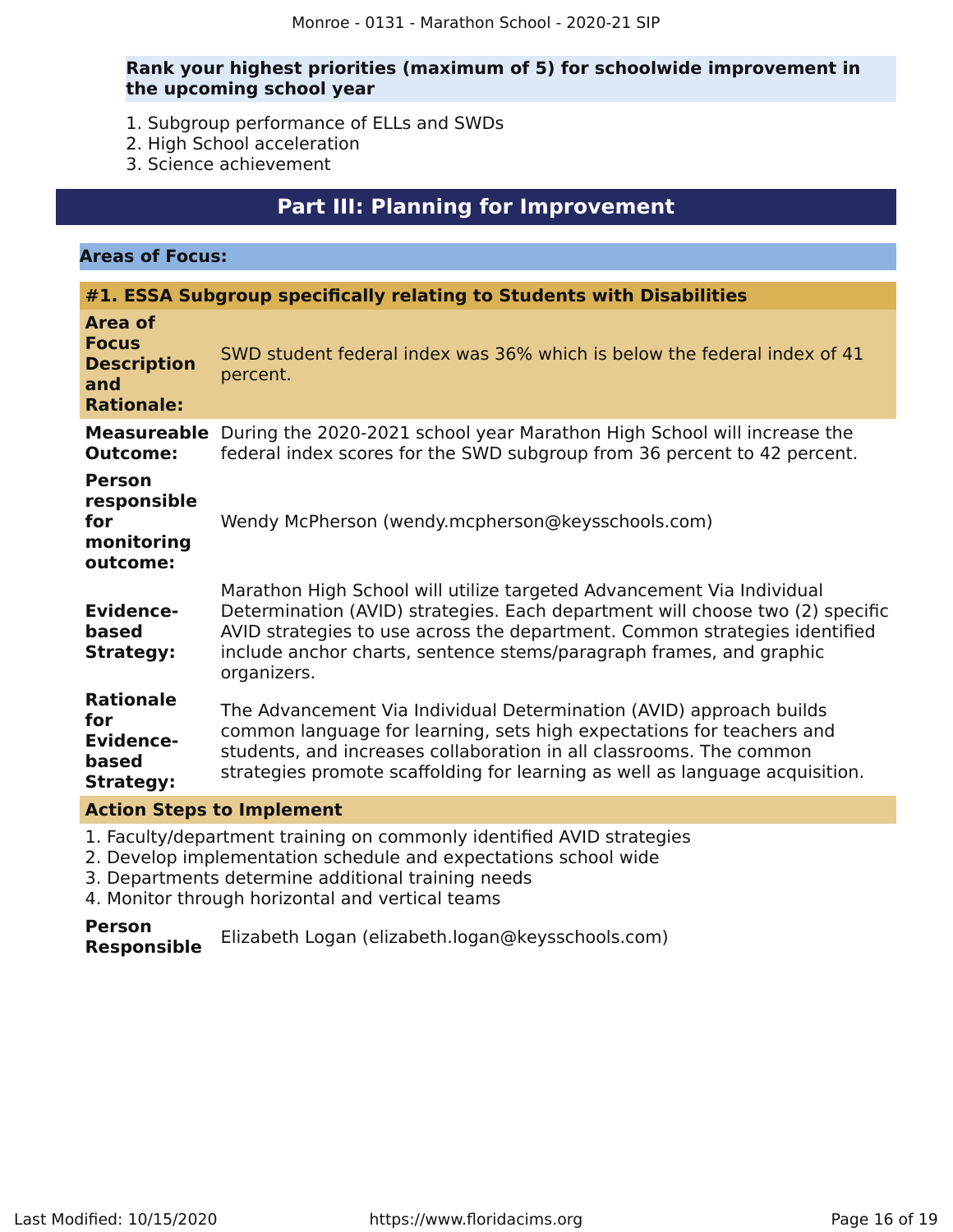|                                                                                  | #2. Instructional Practice specifically relating to ELA                                                                                                                                                                                                                                                                                          |
|----------------------------------------------------------------------------------|--------------------------------------------------------------------------------------------------------------------------------------------------------------------------------------------------------------------------------------------------------------------------------------------------------------------------------------------------|
| <b>Area of</b><br><b>Focus</b><br><b>Description</b><br>and<br><b>Rationale:</b> | Marathon High School ELA Lowest 25th Percentile decreased 3% from the<br>previous year. The SWD and ELL groups also decreased 4% and 3%<br>respectively in this area. Increased efforts targeting the ELA Lowest 25th<br>Percentile will improve ESSA subgroups that were below the federal index<br>and decrease other achievement gaps in ELA. |
| <b>Measureable</b><br><b>Outcome:</b>                                            | During the 2020-2021 school year, Marathon High School will increase ELA<br>Lowest 25th Percentile performance from 46% to 49%.                                                                                                                                                                                                                  |
| <b>Person</b><br>responsible<br>for<br>monitoring<br>outcome:                    | Wendy McPherson (wendy.mcpherson@keysschools.com)                                                                                                                                                                                                                                                                                                |
| <b>Evidence-</b><br>based<br><b>Strategy:</b>                                    | Marathon High School will utilize targeted Advancement Via Individual<br>Determination (AVID) strategies. Each department will choose two (2) specific<br>AVID strategies to use across the department. Common strategies identified<br>include anchor charts, sentence stems/paragraph frames, and graphic<br>organizers.                       |
|                                                                                  | The Marathon High School English department staff will use ELA pacing<br>guides to ensure standards and benchmarks are taught within each grade<br>level.                                                                                                                                                                                        |
| <b>Rationale</b><br>for<br><b>Evidence-</b>                                      | The Advancement Via Individual Determination (AVID) approach builds<br>common language for learning, sets high expectations for teachers and<br>students, and increases collaboration in all classrooms. The common<br>strategies promote scaffolding for learning as well as language acquisition.                                              |
| based<br><b>Strategy:</b>                                                        | According the ASCD, the best pacing guides emphasize curriculum guidance<br>instead of prescriptive pacing; these guides focus on central ideas and<br>provide links to exemplary curriculum materials, lessons, and instructional<br>strategies.                                                                                                |
|                                                                                  |                                                                                                                                                                                                                                                                                                                                                  |

#### **Action Steps to Implement**

- 1. Faculty/department training on commonly identified AVID strategies
- 2. Develop implementation schedule and expectations school-wide
- 3. Departments determine additional training needs
- 4. Monitor through horizontal and vertical teams
- 5. Monitor through lesson plan check and learning walks

#### **Person Responsible** Elizabeth Logan (elizabeth.logan@keysschools.com)

- 1. Department training on ELA resources and pacing guide
- 2. Develop master meeting schedule to give time for departments to meet and address curricular foci
- 3. Attend ELA meetings
- 4. Monitor lesson plans

**Person Responsible** Christina Rodriguez (christina.rodriguez@keysschools.com)

#### **Additional Schoolwide Improvement Priorities**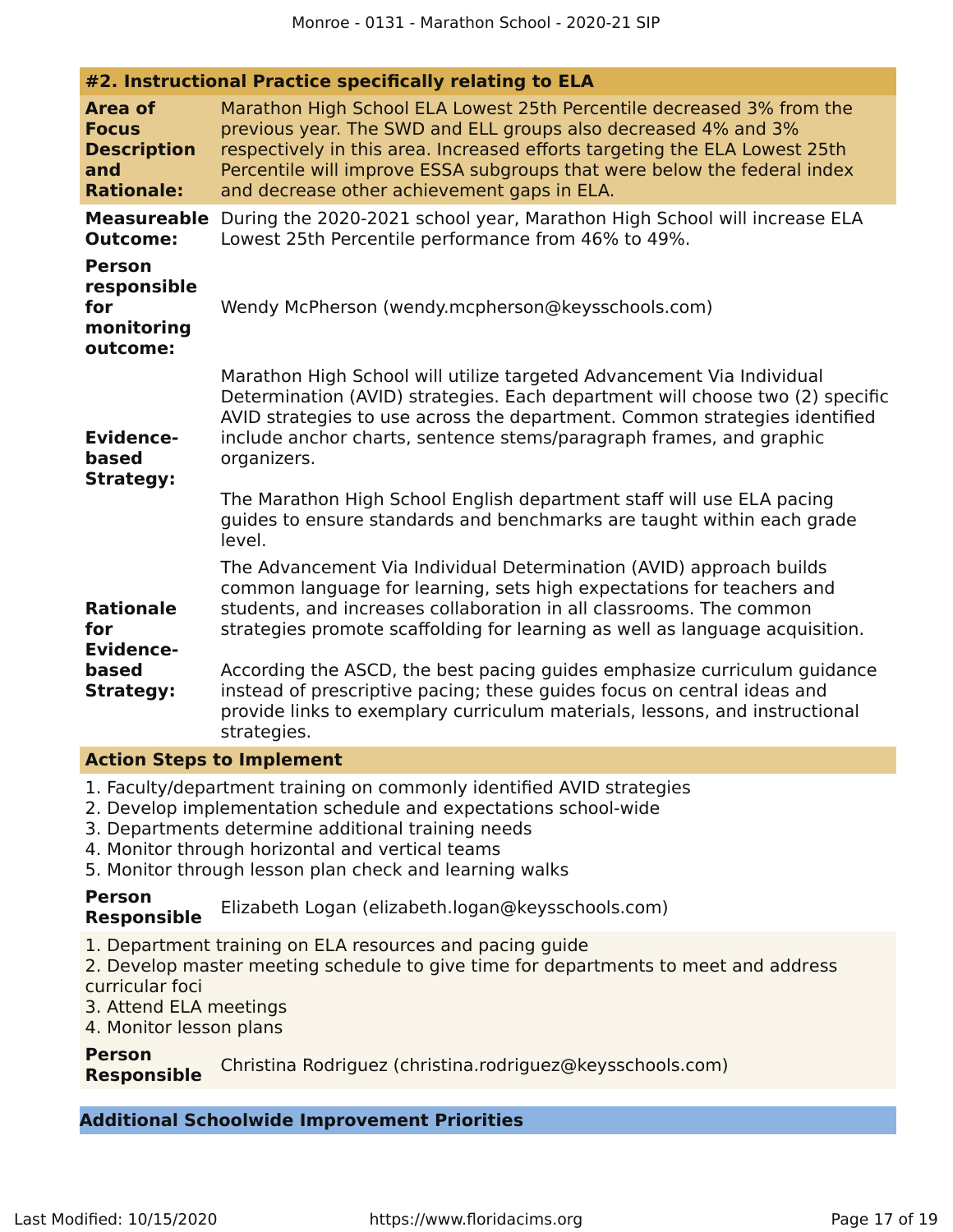After choosing your Area(s) of Focus, explain how you will address the remaining schoolwide improvement priorities.

**1. Social Emotional Learning is a priority at Marathon High School. MHS will implement the Covitality (COVI) universal screener to identify students in need of assistance. Purpose Prep, the district approved SEL curriculum, is being taught consistently across the campus. MHS has also implemented a PBIS plan to recognize and support positive actions by both students and staff. 2. School safety is a priority. Marathon High School will use the ERIP platform to identify and monitor school safety priorities. The MHS staff will complete the required safety training on the ERIP platform. AlerT will be implemented for active assailant training. Twice monthly safety drills will be monitored through the ERIP platform**

# **Part IV: Positive Culture & Environment**

<span id="page-17-0"></span>A positive school culture and environment reflects: a supportive and fulfilling environment, learning conditions that meet the needs of all students, people who are sure of their roles and relationships in student learning, and a culture that values trust, respect and high expectations. Consulting with various stakeholder groups to employ school improvement strategies that impact the positive school culture and environment are critical. Stakeholder groups more proximal to the school include teachers, students, and families of students, volunteers, and school board members. Broad stakeholder groups include early childhood providers, community colleges and universities, social services, and business partners.

Stakeholders play a key role in school performance and addressing equity. Consulting various stakeholder groups is critical in formulating a statement of vision, mission, values, goals, and employing school improvement strategies.

Describe how the school addresses building a positive school culture and environment ensuring all stakeholders are involved.

Marathon High School builds a positive school culture and environment in several ways. First, MHS is a PBIS school. The PBIS plan addresses both students and staff. The PBIS committee is currently involving the community in several ways. The school advisory council (SAC) is one stakeholder group that includes staff, parent, student, and community input. A variety of community driven topics are addressed in SAC meetings. MHS currently works with two booster programs. Both programs bring several community members, parents, and teachers together united in a common cause. MHS has several communication methods used to send and receive vital information: Facebook, school website, Blackboard Connect phone calls, marquee, and FOCUS Parent Portal. MHS also promotes a college ready atmosphere throughout the campus via banners, pennants, and high expectations.

#### **Parent Family and Engagement Plan (PFEP) Link**

The school completes a Parental Involvement Plan (PFEP), which is available at the school site.

<span id="page-17-1"></span>

| <b>Part V: Budget</b> |                                                           |        |  |  |  |
|-----------------------|-----------------------------------------------------------|--------|--|--|--|
| $1$  III.A.           | Areas of Focus: ESSA Subgroup: Students with Disabilities | \$0.00 |  |  |  |